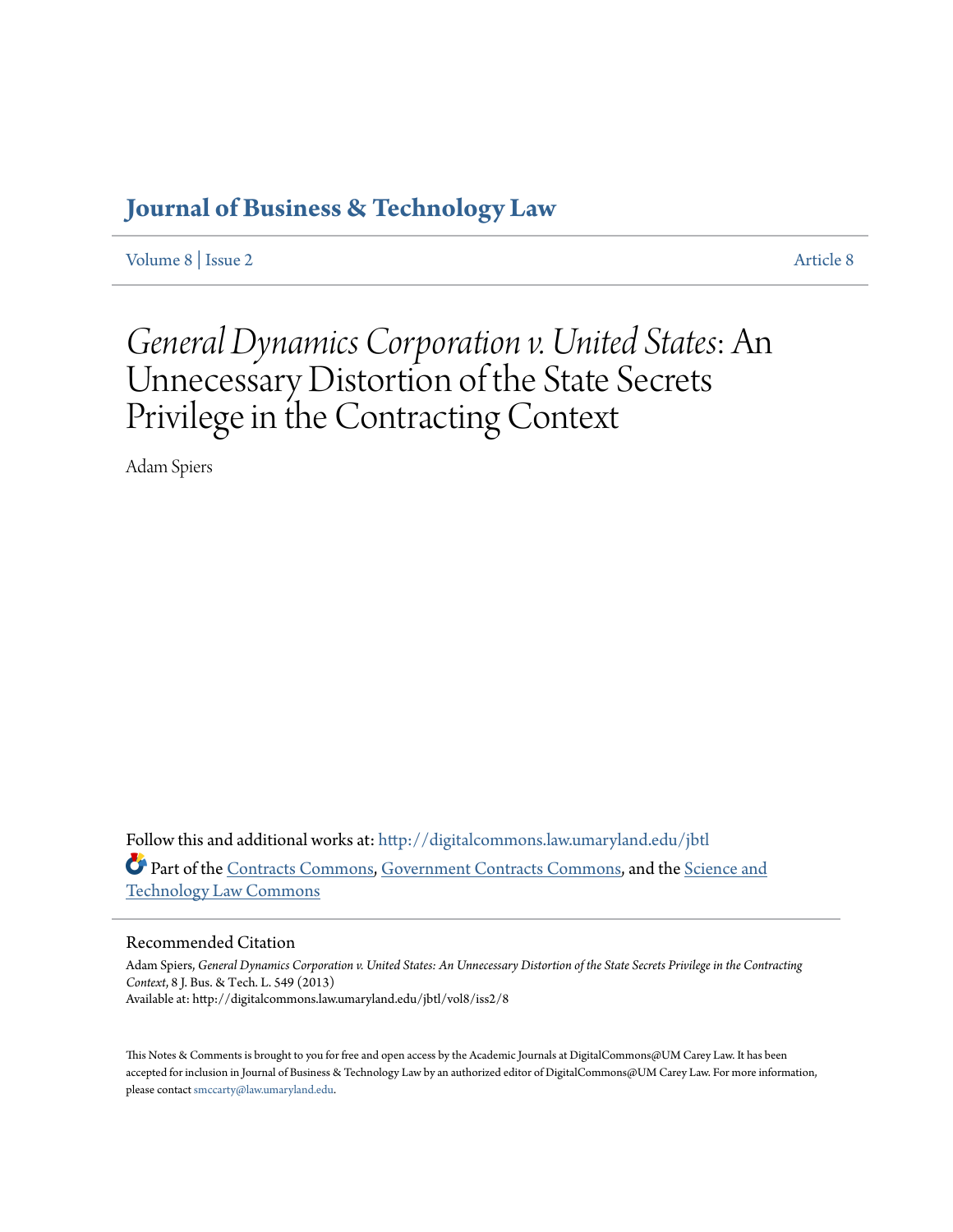# **General Dynamics Corporation v. United States: An Unnecessary Distortion of the State Secrets Privilege in the Contracting Context**

#### **I. Introduction**

In January of 1991, after three years of development, the United States Navy terminated its contract for the A-12 Avenger carrier-based stealth aircraft. Over twenty two years later, the legal saga to determine the remedy in this breach of contract dispute continues.

In *General Dynamics v. United States*<sup>1</sup> the Supreme Court of the United States examined what result should occur when the United States invokes its state secrets privilege to prevent discovery in a civil dispute.<sup>2</sup> The Supreme Court unanimously held that a court should leave the parties as it found them when the government is unable to adequately respond to a contractor's prima facie valid superior knowledge claim because the government properly invoked its state secrets privilege.<sup>3</sup> Despite the Court's assurance that its holding has clarified the state secrets privilege and will reduce litigation over the issue,<sup>4</sup> an understanding of the defense industry undermines the Court's assertion and questions the necessity of changing precedent.

The purpose of this note is to discuss the state secrets privilege in the contracts context and provide greater insight into its likely impact upon the defense industry. The analysis section posits that while the Court's holding appears, on its face, to be a practical way to reduce litigation when the state secrets privilege is raised, the Court's opinion — combined with changes in the defense industrial market — will likely lead to more litigation over the state secrets privilege.<sup>5</sup> Specifically, the *General* 

<sup>© 2013</sup> Adam Spiers

 <sup>\*</sup> J.D., University of Maryland Francis King Carey School of Law, May 2013; Master of Public Policy, University of Maryland School of Public Policy, May 2009; B.A. Economics, History, University of Maryland, December 2007. The author would like to thank his wife for her love and support throughout the years.

 <sup>1. 131</sup> S. Ct. 1900 (2011).

<sup>2.</sup> *Id.* at 1903.

<sup>3.</sup> *Id.* at 1906. The state secrets privilege is a well-established exception to the rules of discovery that permits the government to prevent disclosure of certain information pursuant to trial. United States v. Reynolds, 345 U.S. 1, 6–7.

<sup>4.</sup> *Gen. Dynamics Corp.*, 131 S. Ct. at 1909.

<sup>5.</sup> *See infra* Part V.A.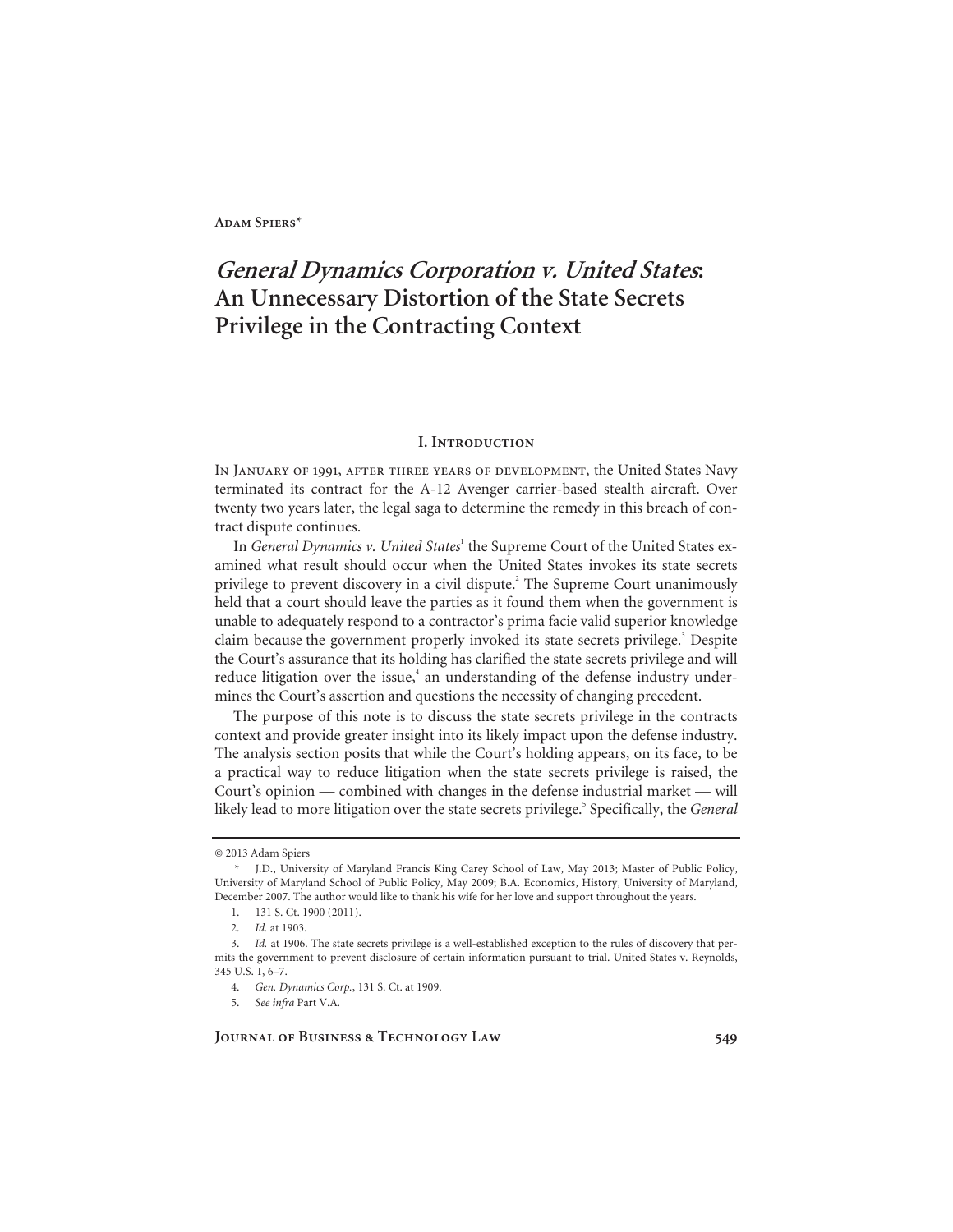*Dynamics* holding is likely to increase litigation involving the state secrets privilege because the Court's decision (a) provides the government with the ability and incentive to use the new legal standard to its advantage,<sup>6</sup> (b) does not provide the government with incentive to contract around the state secrets privilege, $7$  and (c) does not dissuade government contractors from pursuing litigation when contracts are cancelled.<sup>8</sup> These concerns are manifest in the present case as the Court's holding and its stated purpose appear to be at odds.<sup>9</sup> The Supreme Court should have affirmed the Court of Federal Claims' ruling that left the parties bound by the Contracting Officer's determination instead of issuing a decision that, in effect, determined the merits of a claim deemed to be nonjusticiable.<sup>10</sup> To remedy the current situation, Congress should pass legislation to statutorily restore the de facto prior precedent.<sup>11</sup>

# **II. The Case**

In 1988, the Navy awarded two defense companies, General Dynamics Corporation and McDonnell Douglas Corporation, a contract for the full-scale engineering and development<sup>12</sup> of the A-12 Avenger carrier-based stealth aircraft.<sup>13</sup> The contract was a fixed-price agreement<sup> $14$ </sup> with a ceiling price of approximately \$4.8 billion dollars, which was to be paid in installments throughout the life of the agreement.<sup>15</sup> According to the contract, the Navy was to make an installment payment of \$185,000,000 on November 1, 1990, and a second payment of \$553,200,000 on January 7, 1991.<sup>16</sup> In return, the contractors were to produce eight prototype aircraft that were to test different characteristics of the A-12.<sup>17</sup> The first aircraft was scheduled to be delivered in June of 1990, with the other aircraft delivered monthly through January 1991.<sup>18</sup>

 13. McDonnell Douglas Corp. v. United States, 35 Fed. Cl. 358, 361 (1996), *rev'd,* 182 F.3d 1319 (Fed. Cir. 1999).

 14. A fixed-price agreement is a contract in which the government agrees to pay a government contractor a set amount regardless of the contractor's costs. DEFENSE ACQUISITION GUIDEBOOK, *supra* note 12, at 1210.

15. *McDonnell Douglas Corp.*, 35 Fed. Cl. at 361–62.

<sup>6.</sup> *See infra* Part V.A.2.

<sup>7.</sup> *See infra* Part V.A.3.

<sup>8.</sup> *See infra* Part V.A.4.

<sup>9.</sup> *See infra* Part V.A.5.

<sup>10.</sup> *See infra* Part V.B.

<sup>11.</sup> *See infra* Part V.C.

 <sup>12.</sup> The purpose of an engineering and development contract is to mature necessary technologies and finalize the design of a system so as to demonstrate the capability of the platform and allow management of the platform's lifecycle costs. DEFENSE ACQUISITION UNIVERSITY, DEFENSE ACQUISITION GUIDEBOOK 256–57 (2012) [hereinafter DEFENSE ACQUISITION GUIDEBOOK].

<sup>16.</sup> *Id.* at 362.

<sup>17.</sup> *Id.*

<sup>18.</sup> *Id.*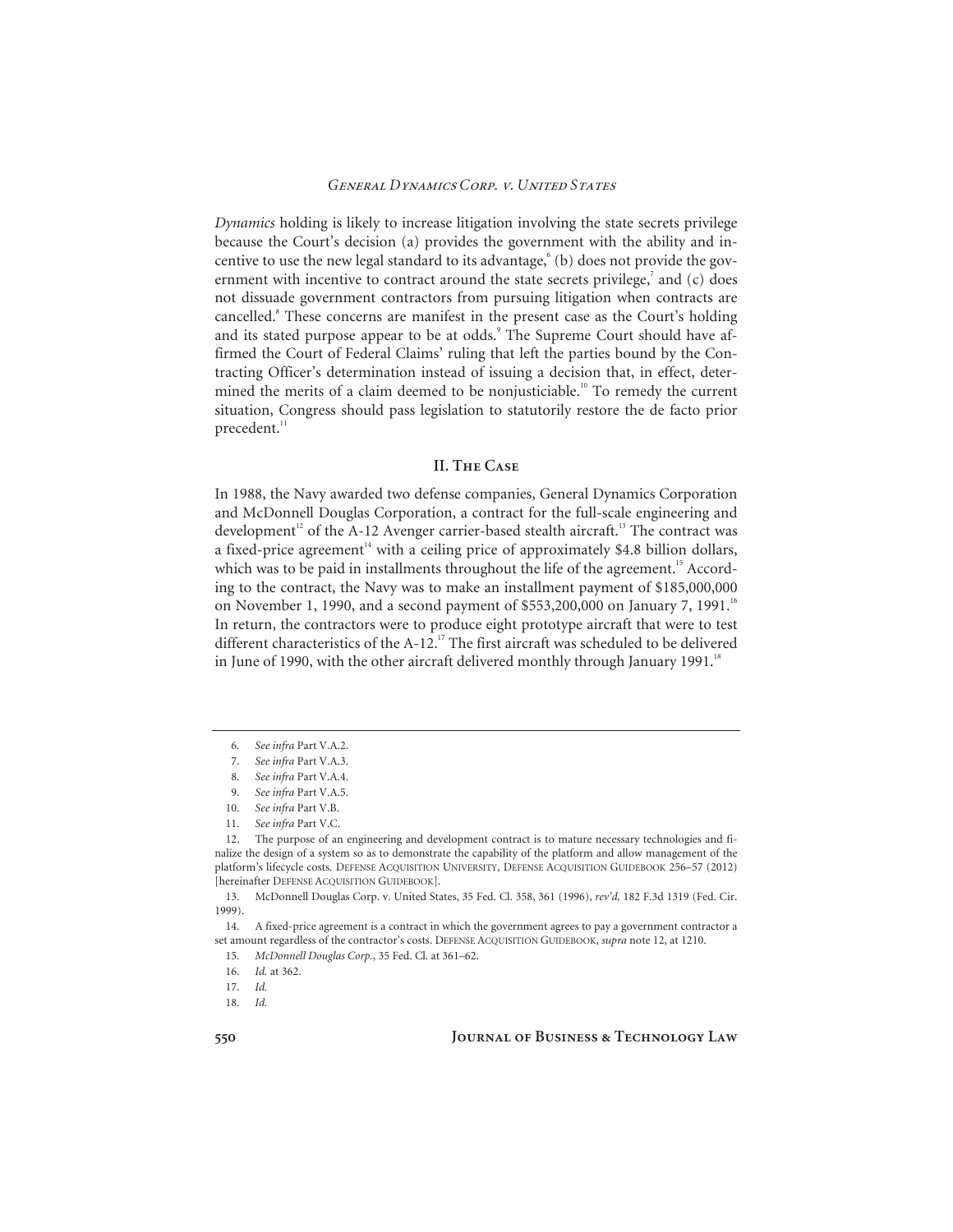#### **ADAM SPIERS**

Early in the development process, General Dynamics and McDonnell Douglas encountered difficulties in designing and manufacturing the A-12 aircraft.<sup>19</sup> The contractors failed to deliver their first aircraft on time in June 1990.<sup>20</sup> On August 17, after subsequent negotiations to restructure the schedule of the contract failed to reach a solution, the Navy unilaterally modified the contract to set a first fly date<sup>21</sup> of December 31, 1991.<sup>22</sup> The Navy made its installment payment of \$185 million in early November 1990.<sup>23</sup>

Following a Major Aircraft Review study, $^{24}$  the Navy's support for the A-12 program halted abruptly.<sup>25</sup> On December 14, 1990, Secretary of Defense Cheney issued a show cause memorandum to the Navy, directing the Navy to justify, by January 4, 1991, why the Department of Defense (DoD) should not terminate the A-12 program.<sup>26</sup> On December 17, the Navy issued a cure notice<sup>27</sup> to the contractors.<sup>28</sup> Shortly thereafter, the Office of the Secretary of Defense assumed control of the determination of whether to continue the program.<sup>29</sup> Over the weekend of January 5–6, 1991, the Office of the Secretary of Defense withdrew support for the A-12 program and refused to provide further funds for the program.<sup>30</sup> The next day, the Navy's Contracting Officer terminated the A-12 contract for contractor default.<sup>31</sup>

<sup>19.</sup> *Id.*

<sup>20.</sup> *Id.*

 <sup>21.</sup> The first flight date of an aircraft is the date by which a working model of the aircraft must be proven operational. *See* DEFENSE ACQUISITION GUIDEBOOK, *supra* note 12, at 74–75.

<sup>22.</sup> *McDonnell Douglas Corp.*, 35 Fed. Cl. at 362.

<sup>23.</sup> *Id.* at 363.

 <sup>24.</sup> The Secretary of Defense specifically directed this additional program study to determine whether the end of the Cold War would impact the need for A-12 aircraft. U.S. ACCOUNTING OFFICE, GAO/NSIAD-92- 190FS, NAVAL AVIATION: EVENTS SURROUNDING THE NAVY'S A-12 AIRCRAFT PROGRAM 4 (1992).

<sup>25.</sup> *McDonnell Douglas Corp.*, 35 Fed. Cl. at 365–68.

<sup>26.</sup> *Id.* at 364.

 <sup>27.</sup> A cure notice is a government issued delinquency notice stipulating that a contractor's performance is so deficient that the government may terminate the contract for default if the contractor does not cure the deficiency in the time stipulated by the notice. 48 C.F.R. § 49.607 (2011).

<sup>28.</sup> *McDonnell Douglas Corp.*, 35 Fed. Cl. at 364.

<sup>29.</sup> *Id.* at 365.

<sup>30.</sup> *Id.* at 365–66.

<sup>31.</sup> *Id.* at 367–68. Under the Contract Disputes Act, a contractor must submit a contract claim against the federal government to the contract's Contracting Officer for a decision. 41 U.S.C. § 7103(a) (Supp. V. 2012). The Contracting Officer must issue a written decision, which must include the Contracting Officer's reasons for making its determination. 41 U.S.C. § 7103(d)–(e). The Contracting Officer's decision is "final and conclusive . . . unless an appeal or action is timely commenced as authorized by this chapter." 41 U.S.C. § 7103(g). The Contracting Officer may terminate a contract for government convenience or contractor default. The government may terminate a contract for convenience, in effect cancelling the contract and limiting the government's obligation to the contractor for work completed, if the contractor fails to perform the contract and does not cure such failure within 10 days of receipt of a notice from the Contracting Officer specifying the failure. 48 C.F.R. § 52.249–9 (2011). The government may, whenever the Contracting Officer determines that a termination is in the best interest of the government, terminate a contract for convenience. 48 C.F.R. § 52.249-2 (2011). When a termination for convenience occurs, the government is obligated to fulfill all contractual obligations agreed to in the contract's default provisions. *See* 48 C.F.R. § 52.249–2 (2011).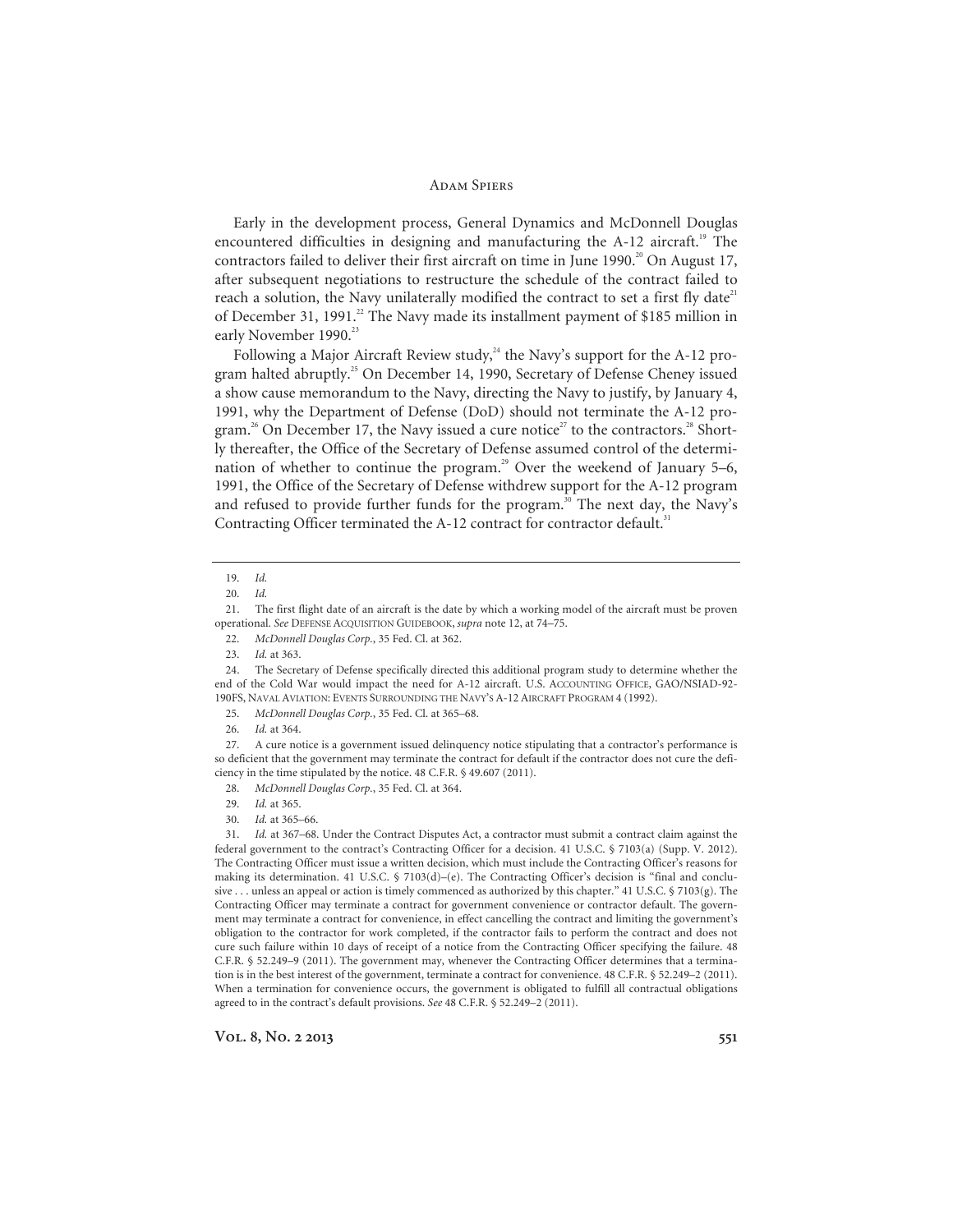By the date of contract termination, General Dynamics and McDonnell Douglas had spent \$3.88 billion attempting to develop the A-12 while the Government had provided \$2.68 billion in progress payments.<sup>32</sup> On February 5, 1991, the Navy sent McDonnell Douglas and General Dynamics a letter demanding the return of approximately \$1.35 billion in progress payments for default of the contract.<sup>33</sup> On that same day, the defense contractors entered into a deferred payment agreement.<sup>34</sup> Under the terms of that agreement, the contractors acknowledged the government's demand but the government agreed to defer collection pending court action.<sup>35</sup>

On June 7, 1991, the defense contractors filed suit in Federal Claims Court under the Contract Disputes Act<sup>36</sup> requesting that the court, inter alia, convert the termination for default into one for convenience.<sup>37</sup>

At trial, the Plaintiffs asserted that the government had breached its duty under the "superior knowledge" doctrine.<sup>38</sup> Discovery of Plaintiffs' superior knowledge claim required access to two classified stealth aircraft programs, the Air Force's B-2 and F-117A programs.<sup>39</sup> During the discovery process in March 1993, the acting-Secretary of the Air Force, General Merrill McPeak, asserted the government had a right to call upon the state secrets privilege given the nature of the inquiry.<sup>40</sup> Despite this warning, state secrets were revealed during two separate depositions in March and July of 1993. $^{41}$  Shortly thereafter, the Acting Secretary of the Air Force filed a declaration formally invoking the state secrets privilege.<sup>42</sup> The court found that the government had properly raised its state secrets privilege, and held that the court could not resolve the merits of the case and that further inquiry was needed to determine whether Plaintiffs' claim should be dismissed.<sup>43</sup>

The Court of Federal Claims issued an order, based upon further factual inquiry, that the contract was terminated at the convenience of the Department of Defense,

 <sup>32.</sup> Gen. Dynamics Corp. v. United States, 131 S. Ct. 1900, 1903 (2011).

 <sup>33.</sup> McDonnell Douglas Corp. v. United States, 25 Cl. Ct. 342, 345 (1992).

<sup>34.</sup> *Id.*

<sup>35.</sup> *Id.* at 349.

 <sup>36. 41</sup> U.S.C. §§ 7101–7109 (Supp. V. 2012).

<sup>37.</sup> *McDonnell Douglas Corp.*, 25 Cl. Ct. at 346. In full, Plaintiffs requested "(1) grant plaintiffs' December 31, 1990 equitable adjustment requests, (2) convert the termination for default to one for convenience, (3) deny defendant's demand for return of progress payments, (4) award performance costs and reasonable profit, (5) award settlement expenses, and (6) award damages for breach of contract." *Id.* In this instance, the conversion of contract termination for default to convenience would have resulted in plaintiffs receiving \$1.2 billion from the government instead of plaintiffs owing the government \$1.35 billion. *Gen. Dynamics Corp.*, 131 S. Ct. at 1903–05.

 <sup>38.</sup> McDonnell Douglas Corp. v. United States, 29 Fed. Cl. 791, 791 (1993). The superior knowledge doctrine is an affirmative defense a contractor can assert against the government under specific circumstances. *See infra* Part III.A.

<sup>39.</sup> *McDonnell Douglas Corp.*, 29 Fed. Cl. at 795.

<sup>40.</sup> *Id.* at 794–95.

<sup>41.</sup> *Gen. Dynamics Corp.*, 131 S. Ct. at 1904.

<sup>42.</sup> *McDonnell Douglas Corp.*, 29 Fed. Cl. at 794–95.

<sup>43.</sup> *Id.* at 795.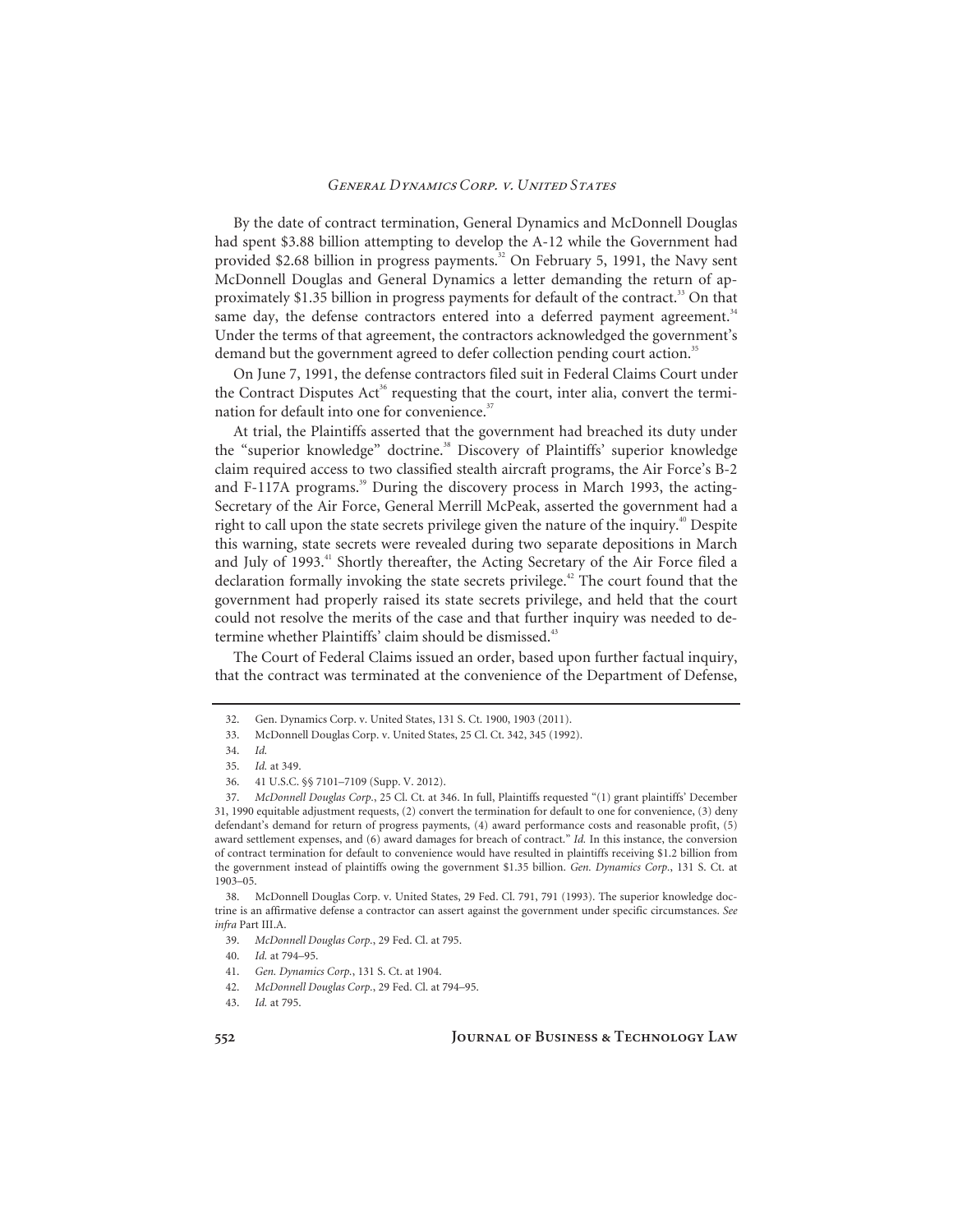and thus vacated the determination that the cause of termination was contractor default.44 The court reasoned that the Navy had not provided evidence that it was displeased with the contractor's performance, which was necessary to justify the contract termination for default.<sup>45</sup> Subsequently, the Court of Federal Claims determined that the contract was cancelled at the convenience of the government,<sup>46</sup> holding that that the DoD failed to exercise reasonable discretion when terminating the contract, but instead relied upon a technical default as a pretext.<sup>4</sup>

A new trial was then held in order to determine the damages incurred by the DoD for terminating the contract at their convenience. The Federal Claims Court concluded that the government properly invoked its state secrets privilege and, given the circumstances of the case, the Plaintiffs' superior knowledge could not be litigated.<sup>48</sup> The Federal Claims Court determined that the issue was nonjusticiable because "numerous layers of potentially dispositive facts" were hidden by the privilege and, as a result, any adjudication of the matter would be a "sham" trial.<sup>49</sup> The court acknowledged that even a sham trial may pose a danger to national security.<sup>50</sup> Hence, the court determined that Plaintiffs' damages were limited to incurred and allowable costs plus interest.<sup>51</sup>

The Court of Federal Claims held, inter alia, that the court would assume the role of Contracting Officer in order to issue a final judgment, as opposed to remanding to the Navy's Contracting Officer.<sup>52</sup> At a subsequent trial, the Court of Federal Claims resolved that contractors and subcontractors were entitled to settlements that were "reasonable, allocable, and allowable" under the contract.<sup>53</sup> Remedy may include "incurred costs, profit or loss adjustment, and the subcontractor's settlement expenses."<sup>54</sup> The court determined that Plaintiffs' reasonable, allocable and allowable costs were approximately \$3.878 billion, but, since the contractors had already received \$2.678 billion in payments, Plaintiffs were due only \$1.200 billion plus statutory interest on that sum from June 26, 1991 until paid.<sup>55</sup>

The Court of Appeals for the Federal Circuit held that the trial court erred when it determined that the government's decision to terminate the contract was unrelat-

45. *Id.*

47. *Id.* at 372–73.

54. *Id.*

 <sup>44.</sup> McDonnell Douglas Corp. v. United States, No. 91-1204C, 1994 WL 715992, at \*1 (Fed. Cl. Dec. 9, 1994).

 <sup>46.</sup> McDonnell Douglas Corp. v. United States, 35 Fed. Cl. 358, 361 (1996).

 <sup>48.</sup> McDonnell Douglas Corp. v. United States, 37 Fed. Cl. 270, 284–85 (1996).

<sup>49.</sup> *Id.*

<sup>50.</sup> *Id.* at 281–82.

<sup>51.</sup> *Id.* at 272.

<sup>52.</sup> *Id.* at 295.

 <sup>53.</sup> McDonnell Douglas Corp. v. United States, 40 Fed. Cl. 529, 537 (1998), *vacated*, 182 F.3d 1319 (Fed. Cir. 1999).

<sup>55.</sup> *Id.* at 555–56.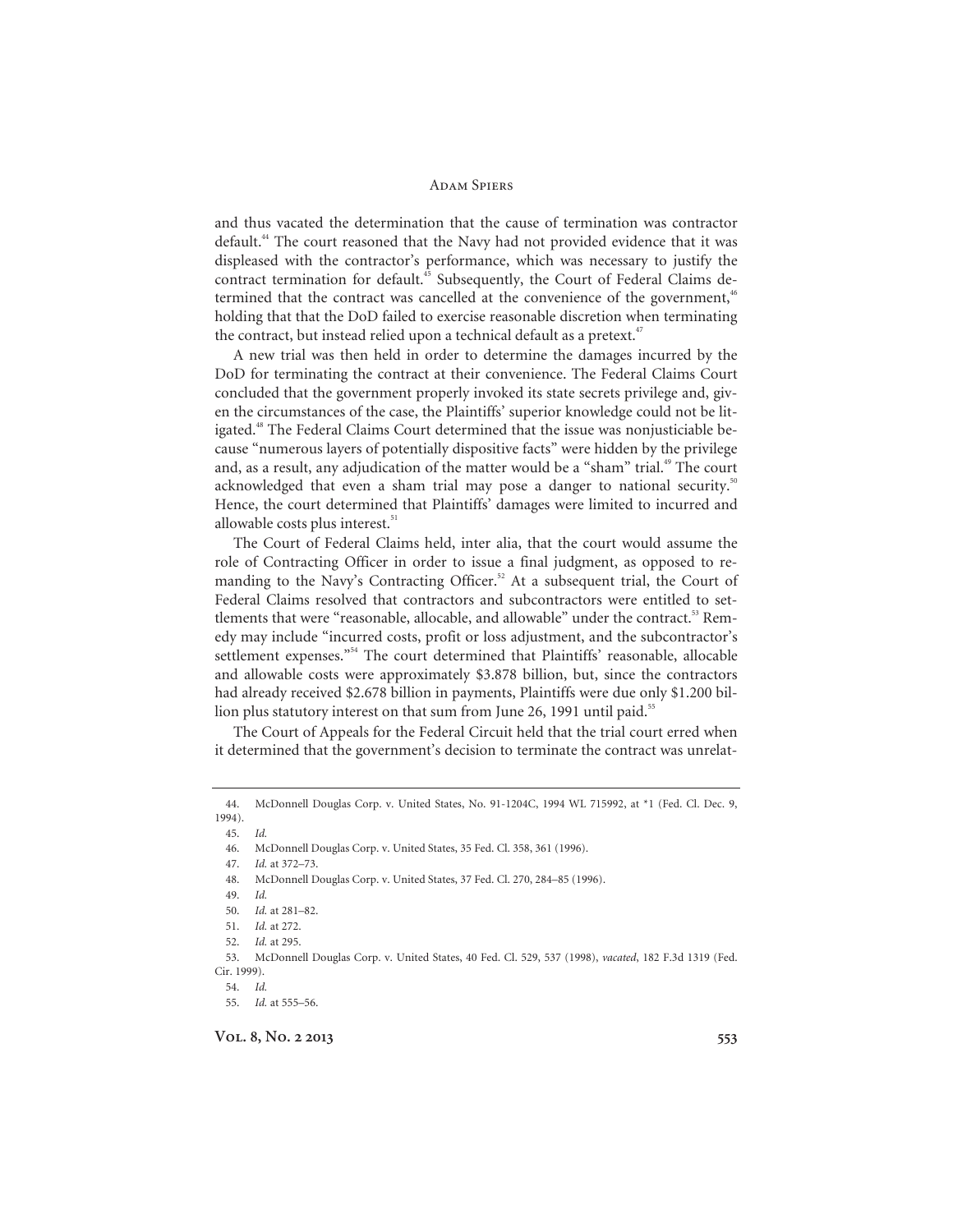ed to the Plaintiffs' ability to fulfill their obligations under the contract.<sup>56</sup> The court vacated the trial court's decision and remanded for a determination of whether the need to protect military secrets precluded discovery into the superior knowledge issue.<sup>57</sup> Upon remand, the Court of Federal Claims reaffirmed its earlier decision that the government properly invoked the state secrets privilege and that doing so invalidated the Plaintiffs' claim of superior knowledge.<sup>58</sup>

On appeal, the Court of Appeals for the Federal Circuit affirmed that the state secrets privilege was correctly invoked and that the privilege prevented adjudicating whether the Government's superior knowledge excused the contract default.<sup>59</sup> The Court of Appeals relied upon *United States v. Reynolds*,<sup>60</sup> which held that the defendant-government may invoke the state secrets privilege to prevent a plaintiff from discovering confidential information without having to abandon a legal defense dependent upon concealed information.<sup>61</sup> The Court of Appeals for the Federal Circuit remanded on other grounds, however.<sup>62</sup> Upon remand, the Court of Federal Claims held that the Contracting Officer had reasonably terminated the contract for default by the defense companies.<sup>63</sup> The Court of Appeals for the Federal Circuit affirmed.<sup>64</sup>

On September 28, 2010, the Supreme Court of the United States granted certiorari<sup>65</sup> to consider "what remedy is proper when, to protect state secrets, a court dismisses a Government contractor's prima facie valid affirmative defense to the Government's allegations of contractual breach."<sup>66</sup>

#### **III. LEGAL BACKGROUND**

The holding of the *General Dynamics* case rests upon the legal background of the superior knowledge doctrine, the state secrets privilege, and the appropriate remedy when the state secrets privilege is properly invoked.

 <sup>56.</sup> McDonnell Douglas Corp. v. United States, 182 F.3d 1319, 1326–27 (Fed. Cir. 1999).

<sup>57.</sup> *Id*. at 1329–30. The Supreme Court of the United States denied the defense contractors' petition for writ of certiorari. McDonnell Douglas Corp. v. United States, 529 U.S. 1097, 1097 (2000).

 <sup>58.</sup> McDonnell Douglas Corp. v. United States, 50 Fed. Cl. 311, 324–25 (2001), *aff'd in part, vacated in part*, 323 F.3d 1006 (Fed. Cir. 2003).

 <sup>59.</sup> McDonnell Douglas Corp. v. United States, 323 F.3d 1006, 1024 (Fed. Cir. 2003).

 <sup>60. 345</sup> U.S. 1, 12 (1953) (holding that the state secrets privilege exempted the government from releasing a classified accident report to the widows of Air Force pilots killed in a test of a secret aircraft).

<sup>61.</sup> *McDonnell Douglas Corp.*, 323 F.3d at 1023.

<sup>62.</sup> *Id.* at 1010.

 <sup>63.</sup> McDonnell Douglas Corp. v. United States, 76 Fed. Cl. 385, 437–38 (2007), *aff'd,* 567 F.3d 1340 (Fed. Cir. 2009), *vacated and remanded sub nom.* Gen. Dynamics Corp. v. United States, 131 S. Ct. 1900 (2011).

 <sup>64.</sup> McDonnell Douglas Corp. v. United States, 567 F.3d 1340, 1342 (Fed. Cir. 2009), *vacated and remanded sub nom. Gen. Dynamics Corp.*, 131 S. Ct. 1900.

 <sup>65.</sup> Gen. Dynamics Corp. v. United States, 131 S. Ct. 62, 62 (2010). The case was consolidated with Boeing Co. v. United States, 131 S. Ct. 62 (2010). *Id.*

<sup>66.</sup> *Gen. Dynamics Corp.*, 131 S. Ct. at 1903.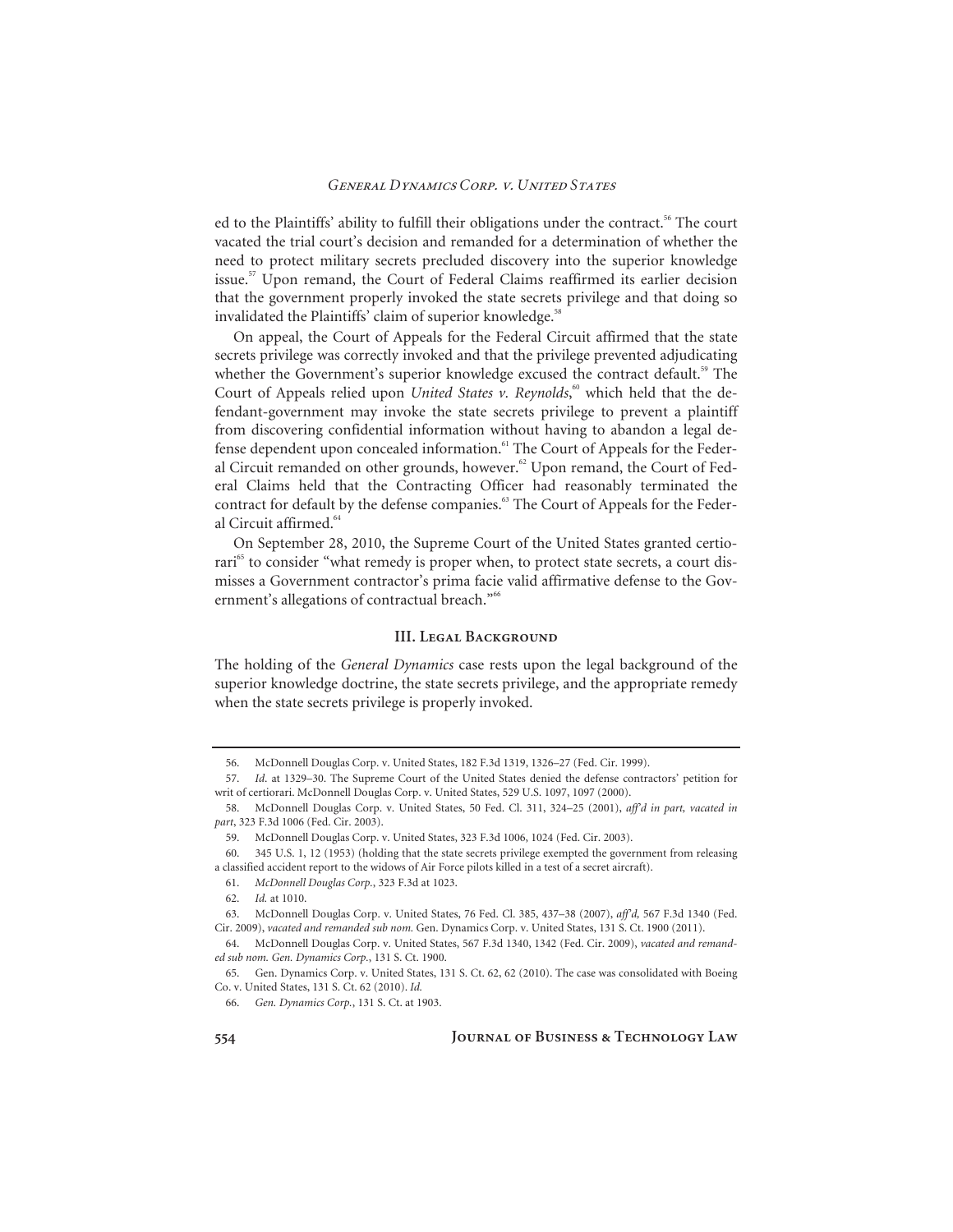#### *A. Superior Knowledge Doctrine*

The superior knowledge doctrine permits a contractor, under limited circumstances, to assert that the government has breached a contract by not revealing information necessary for the contractor to perform the requirements of the contract.<sup>67</sup> To prove a breach under the superior knowledge doctrine, a contractor must produce specific evidence that it:

*(1) undert[ook] to perform without vital knowledge of a fact that affects performance costs or direction[,]* 

*(2) the government was aware the contractor had no knowledge of and had no reason to obtain such information[,]* 

*(3) any contract specification supplied misled the contractor, or did not put it on notice to inquire[,] and* 

*(4) the government failed to provide the relevant information.*<sup>68</sup>

A contractor must prove each element to prevail on a superior knowledge doctrine claim.69 For example, in *Helene Curtis Indus., Inc. v. United States*, a court held that the government violated the superior knowledge doctrine when the government awarded a contractor a contract to produce a disinfectant following a competitive bid process.<sup>70</sup> Specifically, the government failed to inform the contractor that contractual performance required the grinding of specific ingredients to produce a suitable product; the government had researched the disinfectant, which had never been mass-produced before; the government did not inform the bidders of the necessity of grinding the ingredient; and, by not grinding the ingredient, the contractor suffered financial loss when its product did not meet contractual specifications.<sup>71</sup>

The government, however, will not be held liable for failing to provide information to a contractor that is "readily available" from a different source.<sup>72</sup> For instance, in *Bradley Const., Inc. v. United States*, the Court of Federal Claims held that the federal government had not breached the superior knowledge doctrine when its contract did not stipulate that the contractor would incur additional costs for oper-

 <sup>67.</sup> GAF Corp. v. United States, 932 F.2d 947, 949 (1991).

<sup>68.</sup> *Id.* (citing Lopez v. A.C. & S. Inc., 858 F.2d 712, 717 (Fed. Cir. 1988)).

<sup>69.</sup> *See id.*

 <sup>70. 312</sup> F.2d 774, 778 (Ct. Cl. 1963).

<sup>71.</sup> *Id.*

 <sup>72.</sup> Petrochem Services, Inc. v. United States, 837 F.2d 1076, 1079 (Fed. Cir. 1988).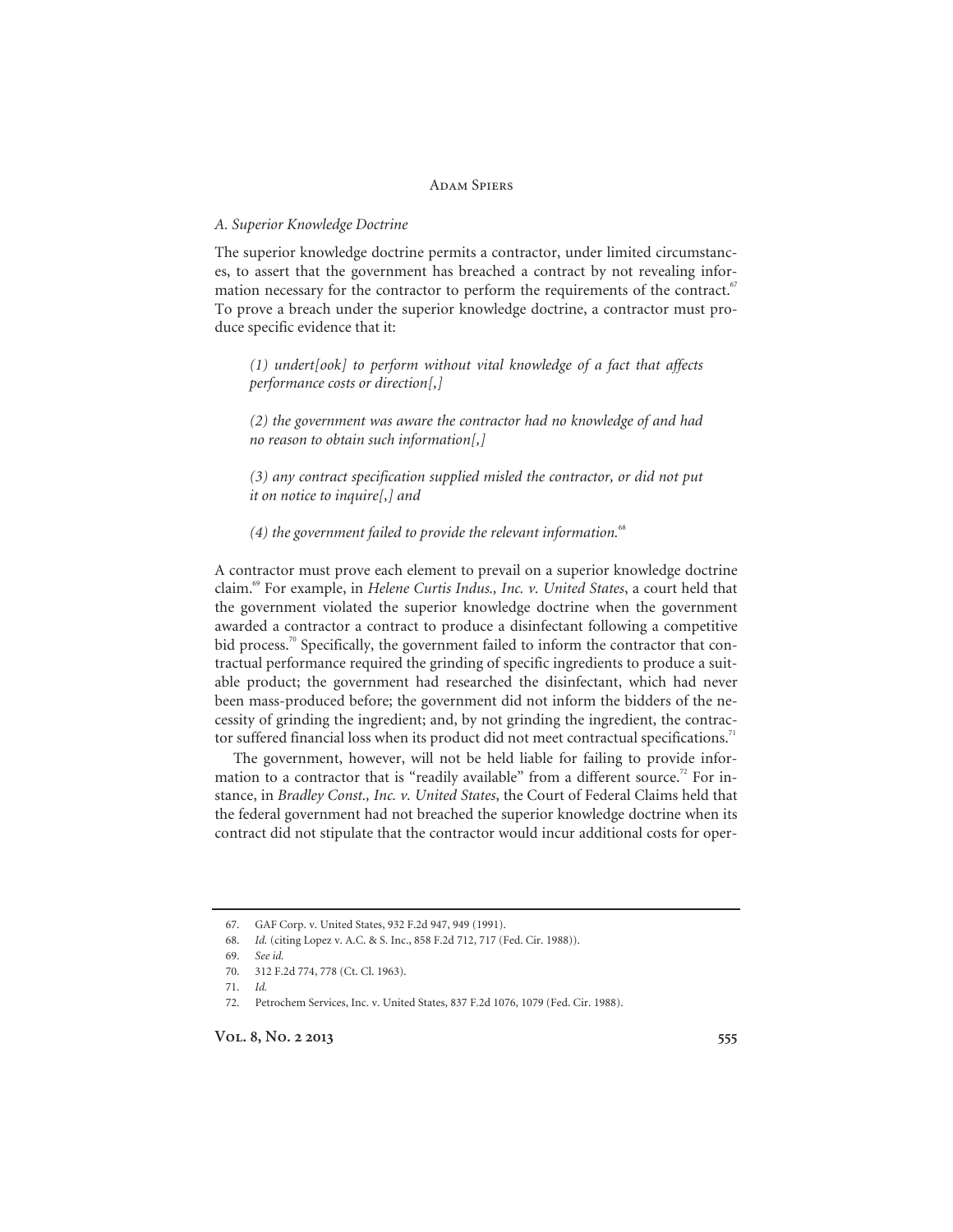ating in Indian Tribe Territory because the additional fees were required by public  $law<sup>3</sup>$ 

At present, no "compartmentalized" programs exception to the superior knowledge doctrine exists.<sup>74</sup> In other words, the government cannot claim that it is exempt from revealing information relating to a classified program when a contractor has brought a claim regarding a different but related program on the sole basis that the information from the first program is classified.<sup>75</sup> Because the government's security burden does not excuse it "from liability if it breaches an independent duty to reveal information,"76 a contractor is also able to invoke the state secrets privilege in its attempt to prove the government breached its duty to reveal superior knowledge.

#### *B. State Secrets Privilege and the Contracting Context*

The state secrets privilege in the contracting context has not significantly changed in the almost six decades since the landmark *United States v. Reynolds*<sup>77</sup> decision, despite the privilege's increased invocation since the end of the Cold War.<sup>78</sup> For example, the Supreme Court of the United States has only handled one other case regarding the issue of the state secrets privilege in a contractual dispute, *Tenet v. Doe*, 79 in which the Court simply reaffirmed its 1875 *Totten v. United States*<sup>80</sup> holding. Limited case law on the subject exists, at least in part, as lower courts have presumably sealed a number of cases on the narrow issue.<sup>81</sup>

The state secrets privilege is a well-established exception to the rules of discovery, which permits the government to prevent disclosure of certain information pursuant to trial. $82$  The government may invoke the state secrets privilege whenever the "Government has a compelling interest in protecting . . . the secrecy of information important to our national security."83 In *Northrop Corp. v. McDonnell Douglas* 

 <sup>73. 30</sup> Fed. Cl. 507, 510–11 (1994).

 <sup>74.</sup> Northrop Grumman Corp., Military Aircraft Div. v. United States, 63 Fed. Cl. 12, 17–18 (2004).

<sup>75.</sup> *Id.*

<sup>76.</sup> *Id.* at 18.

 <sup>77. 345</sup> U.S. 1 (1953).

 <sup>78.</sup> Jason A. Crook, *From the Civil War to the War on Terror: The Evolution and Application of the State Secrets Privilege*, 72 ALB. L. REV. 57, 63–66 (2009).

 <sup>79. 544</sup> U.S. 1, 11 (2005).

 <sup>80. 92</sup> U.S. 105, 107 (1875).

 <sup>81.</sup> Laura K. Donohue, *The Shadow of State Secrets*, 159 U. PA. L. REV. 77, 79–82 (2010) (discussing difficulties in attempting to understand the use and scope of the state secrets privilege because academic literature relies upon published opinions, which represent only a small portion of instances where the state secrets privilege affects the outcome of the case).

<sup>82.</sup> *Reynolds*, 345 U.S. at 6–7. The Federal Rules of Civil Procedure provide that, with exceptions, parties "may obtain discovery regarding any nonprivileged matter that is relevant to any party's claim or defense." FED. R. CIV. P. 26(b)(1). The government's privilege to conceal information dates back to at least 1827. Martin v. Mott, 25 U.S. 19, 30–31 (1827).

 <sup>83.</sup> Snepp v. United States, 444 U.S. 507, 509 n.3 (1980) (per curiam).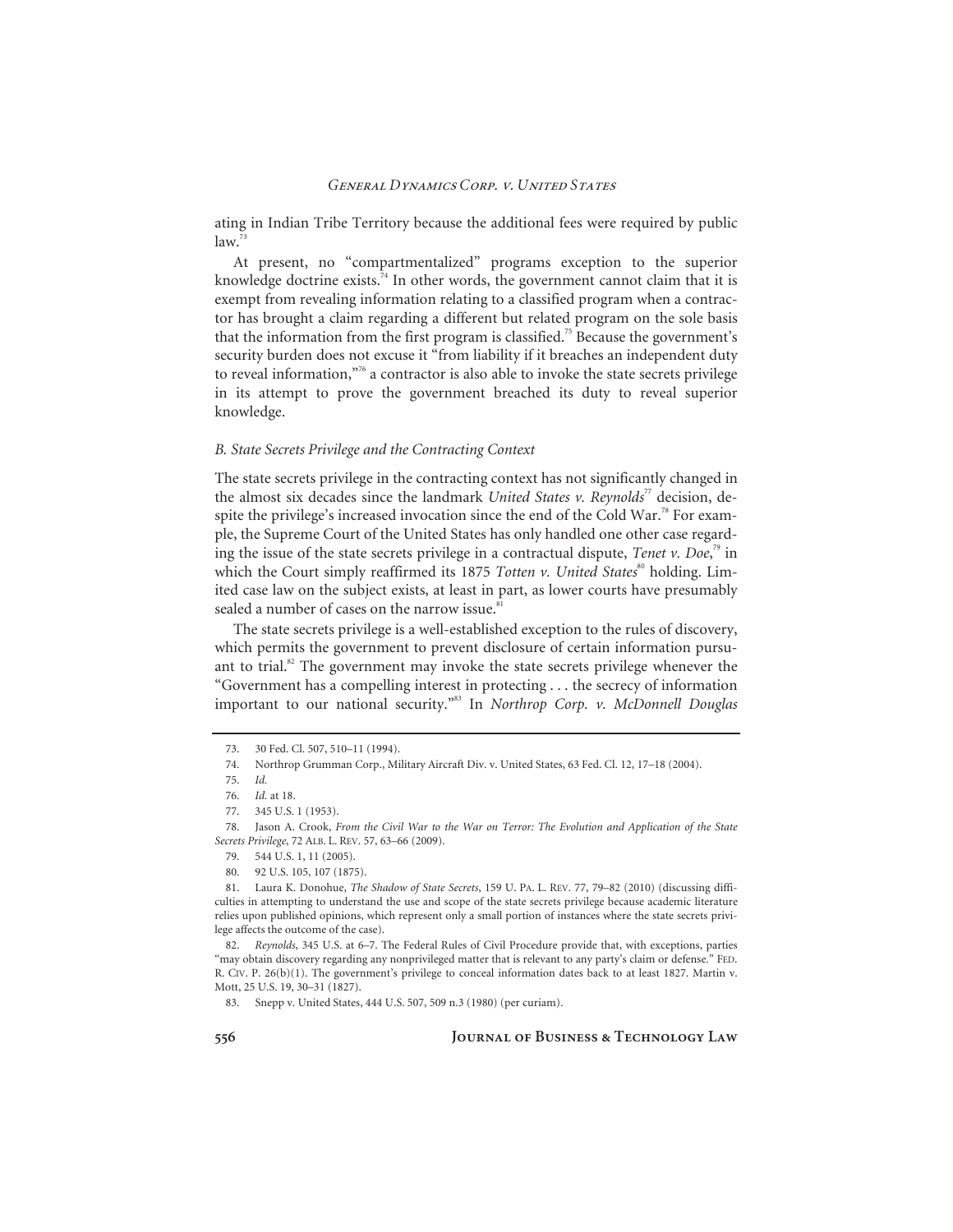*Corp.*, the court held that the government properly invoked its state secrets privilege when the defense contractors in a civil suit subpoenaed certain government documents related to sales of military equipment to foreign governments.<sup>84</sup>

*United States v. Reynolds*<sup>85</sup> is the "leading decision" on the state secrets privilege to prevent discovery.<sup>86</sup> In *Reynolds*, three civilian contractors died when a B-29 aircraft crashed during an Air Force test of secret electronic equipment.<sup>87</sup> During pretrial, the wives of the deceased civilian contractors sought to produce the Air Force's official accident investigation report.<sup>88</sup> The Secretary of the Air Force objected to revealing such information on national security grounds.<sup>89</sup> The Supreme Court held that the government has a state secrets privilege to discovery, but that the appropriate court must determine whether the government's claim of privilege is valid.<sup>90</sup> In *Reynolds*, the Supreme Court determined that the government properly invoked its state secrets privilege and thus precluded plaintiffs from discovery of privileged information. $\mathbb{R}^{91}$  However, the Supreme Court noted that the state secrets privilege was an evidentiary privilege, and as such its invocation did not necessitate the cessation of litigation.<sup>9</sup>

Today, despite limited case law, the operation of the state secrets privilege is well understood. The state secrets privilege is a common law evidentiary privilege available only under limited circumstances.<sup>93</sup> Only the government may assert the state secrets privilege. $94$  To invoke the state secrets privilege, the government must affirmatively assert the privilege; this right cannot be waived.<sup>95</sup> To assert the state secrets privilege, the head of the relevant government department must issue a formal claim of the privilege after "actual personal consideration" of the matter.<sup>96</sup>

The court determines whether the government's claim of privilege is valid.<sup>97</sup> When undertaking its analysis, a court must not reveal the information the privilege is designed to protect.<sup>98</sup> Courts are forbidden from maintaining any trial that will

state secrets privilege issue and made the ultimate policy determination). 97. *Reynolds*, 345 U.S. 1 at 8.

98. *Id.*

 <sup>84. 751</sup> F.2d 395, 402 (D.C. Cir. 1984).

 <sup>85. 345</sup> U.S. 1.

 <sup>86.</sup> El-Masri v. United States, 479 F.3d 296, 302 (4th Cir. 2007).

<sup>87.</sup> *Reynolds*, 345 U.S. at 3.

<sup>88.</sup> *Id.*

<sup>89.</sup> *Id.* at 4.

<sup>90.</sup> *Id.* at 6–8.

<sup>91.</sup> *Id.* at 10–11.

<sup>92.</sup> *Id.* at 12.

<sup>93.</sup> *Id.* at 7–8.

<sup>94.</sup> *Id* at 7.

<sup>95.</sup> *Id.*

<sup>96.</sup> *Id.* at 7–8; *see also* Crater Corp. v. Lucent Technologies, Inc., 423 F.3d 1260, 1266 (Fed. Cir. 2005) (holding that "actual personal consideration" was satisfied when a senior officer was informed of a potential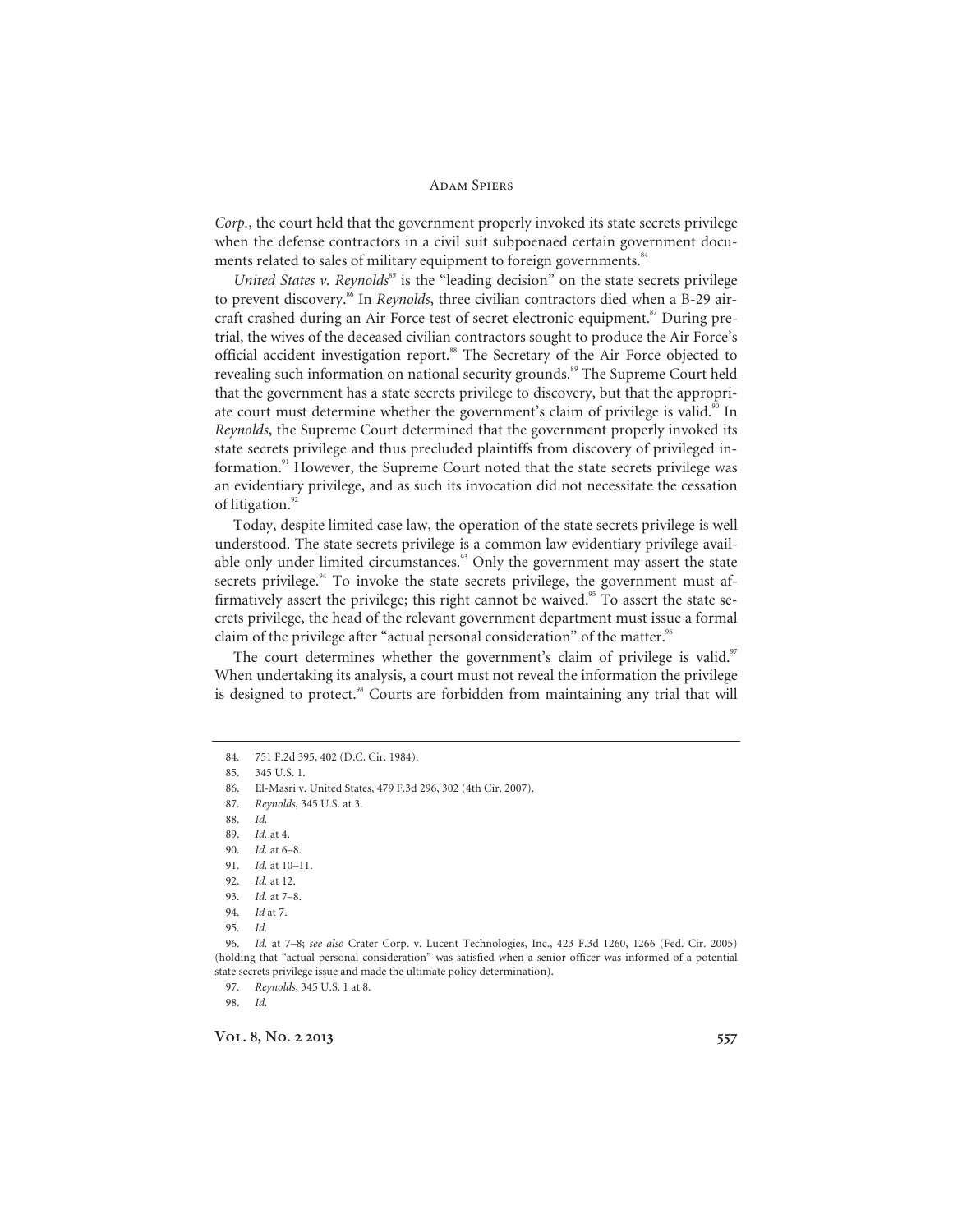inevitably disclose privileged information.<sup>99</sup> This rule is "designed not merely to defeat the asserted claims, but to preclude judicial inquiry."100 For example, in *Guong v. United States*, the Court of Appeals for the Federal Circuit held that the state secrets privilege did not require the government to reveal if the plaintiff was a former employee when plaintiff brought a breach of employment contract claim against the Central Intelligence Agency.<sup>101</sup>

As the state secrets privilege is an evidentiary privilege, its invocation does not alter the basic tenets of interpretation of government contracts. Interpretation of government contracts — including remedies — is normally governed by contract law, unless a statutory exception exists.<sup>102</sup> The Contracts Dispute Act, the relevant part presently codified as 41 U.S.C. § 7103, governs the government contracting disputes process.<sup>1</sup>

Under 41 U.S.C. § 7103, a government contractor must submit a contract claim against the federal government to the Contracting Officer for a decision.<sup>104</sup> The Contracting Officer must issue a written decision that is furnished to the contractor,<sup>105</sup> and the decision must state the Contracting Officer's reasons for his or her decision — although no specific findings of fact are required.<sup>106</sup> The Contracting Officer's decision on a claim is "final and conclusive . . . unless an appeal or action is timely commenced."<sup>107</sup> The Federal Acquisition Regulations System, $108$  and in pertinent part the Defense Acquisition Regulations System,<sup>109</sup> details how remedy damages are to be calculated. $110$ 

Under general contracts common law, "a party has no claim in restitution for performance that he has rendered under or in return for a promise that is unenforceable on grounds of public policy unless denial of restitution would cause dis-

 <sup>99.</sup> Totten v. United States, 92 U.S. 105, 107 (1875).

 <sup>100.</sup> Tenet v. Doe, 544 U.S. 1, 6–7 n.4 (2005).

 <sup>101. 860</sup> F.2d 1063, 1066–67 (Fed. Cir. 1988).

<sup>102.</sup> *See* Franconia Associates v. United States, 536 U.S. 129, 141 (2002); Priebe & Sons v. United States, 332 U.S. 407, 411 (1947).

<sup>103.</sup> *See* Contracts Dispute Act of 1978, Pub. L. No. 95–563, 92 Stat. 2383 (1978), Section 6(b); 41 U.S.C. § 7103 (Supp. V. 2012).

 <sup>104. 41</sup> U.S.C. § 7103(a).

 <sup>105. 41</sup> U.S.C. § 7103(d).

 <sup>106. 41</sup> U.S.C. § 7103(e).

 <sup>107. 41</sup> U.S.C. § 7103(g). The language of the statute is substantially the same as when it was first codified. *Compare* Contracts Dispute Act of 1978, Pub. L. No. 95-563, § 6(b), 92 Stat. 2383, 2384--85 (1978), *with* 41 U.S.C. § 7103(g). The Contracts Dispute Act of 1978 was specifically enacted to enhance the government's bargaining position. S. REP. NO. 95-1118, at 1 (1978).

 <sup>108. 48</sup> C.F.R. tit. 28 (2011) (Federal Acquisition Regulations System).

 <sup>109. 48</sup> C.F.R. §§ 201–253 (2011) (Defense Acquisition Regulations System).

 <sup>110.</sup> For sections relevant to termination of a fixed-price contract, see 48 C.F.R. § 52.249–2 (2011) (Termination for Convenience of the Government (Fixed-Price)); 48 C.F.R. § 52.249–9 (2011) (Default (Fixed-Price Research and Development)).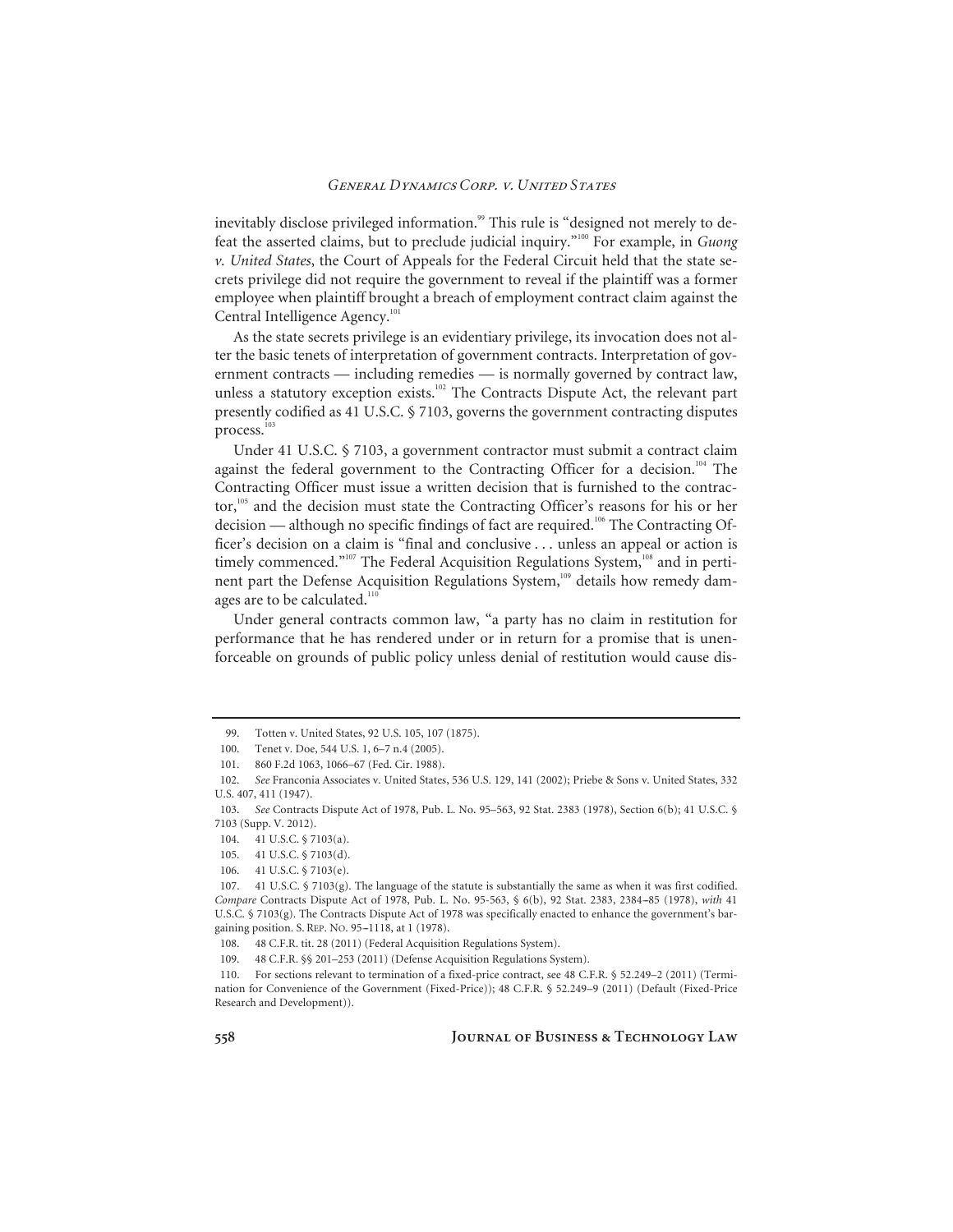proportionate forfeiture."<sup>111</sup> If a court is unable to enforce a contract due to a public policy exception, the court's remedy is to leave the parties as it found them.<sup>112</sup>

#### **IV. The Court's Reasoning**

In *General Dynamics*, the Supreme Court unanimously held that the parties are to be left as the court found them when the government properly invokes its state secrets privilege and, as a result, the government is unable to adequately respond to a contractor's prima facie valid superior knowledge claim.<sup>113</sup>

As a preliminary matter, the Court assumed two prior findings by the Court of Appeals for the Federal Circuit and the Courts of Federal Claims.<sup>114</sup> First, government contractors properly raised the superior knowledge defense to the government's assertion that the contractor breached the contract.<sup>115</sup> Second, the government validly invoked its state secrets privilege, thereby preventing further discovery of particular information.<sup>116</sup>

The Court made four key determinations as well as an important conclusion in dicta. The Court first determined that the appropriate remedy is governed by contract common law.<sup>117</sup> Second, the Court reasoned that, under the circumstances, neither party could obtain judicial relief.<sup>118</sup> Third, the Court concluded that under contract common law, when neither party may obtain judicial relief, the appropriate remedy is for the court to leave the parties as it found them.<sup>119</sup> Fourth, the Court determined that the position of the parties when they filed suit was the actual possession of funds and property of the parties at the time the suit was filed, instead of the legal obligations of the parties at the time the suit was filed.<sup>120</sup> Finally, in dicta, the Court asserted that the purpose of the holding was to provide incentive for parties to contract around future situations where the government would invoke its state secrets privilege.<sup>121</sup>

 <sup>111.</sup> RESTATEMENT (SECOND) OF CONTRACTS § 197 (1981).

<sup>112.</sup> *Id.* at cmt. a ("In general, if a court will not, on grounds of public policy, aid a promisee by enforcing the promise, it will not aid him by granting him restitution for performance that he has rendered in return for the unenforceable promise. Neither will it aid the promisor by allowing a claim in restitution for performance that he has rendered under the unenforceable promise. It will simply leave both parties as it finds them, even though this may result in one of them retaining a benefit that he has received as a result of the transaction."). The Court's interpretation of "as it finds them" is one of the principle holdings of *General Dynamics*. *See infra* Part IV.

 <sup>113.</sup> Gen. Dynamics Corp. v. United States, 131 S. Ct. 1900, 1906 (2011). Justice Scalia wrote the opinion for the unanimous majority. *Id.* at 1903.

<sup>114.</sup> *See id.* at 1904–06.

<sup>115.</sup> *See id.*

<sup>116.</sup> *See id.*

<sup>117.</sup> *Id.* at 1906.

<sup>118.</sup> *Id.* at 1907.

<sup>119.</sup> *Id.*

<sup>120.</sup> *Id.* at 1908.

<sup>121.</sup> *Id.* at 1909–10.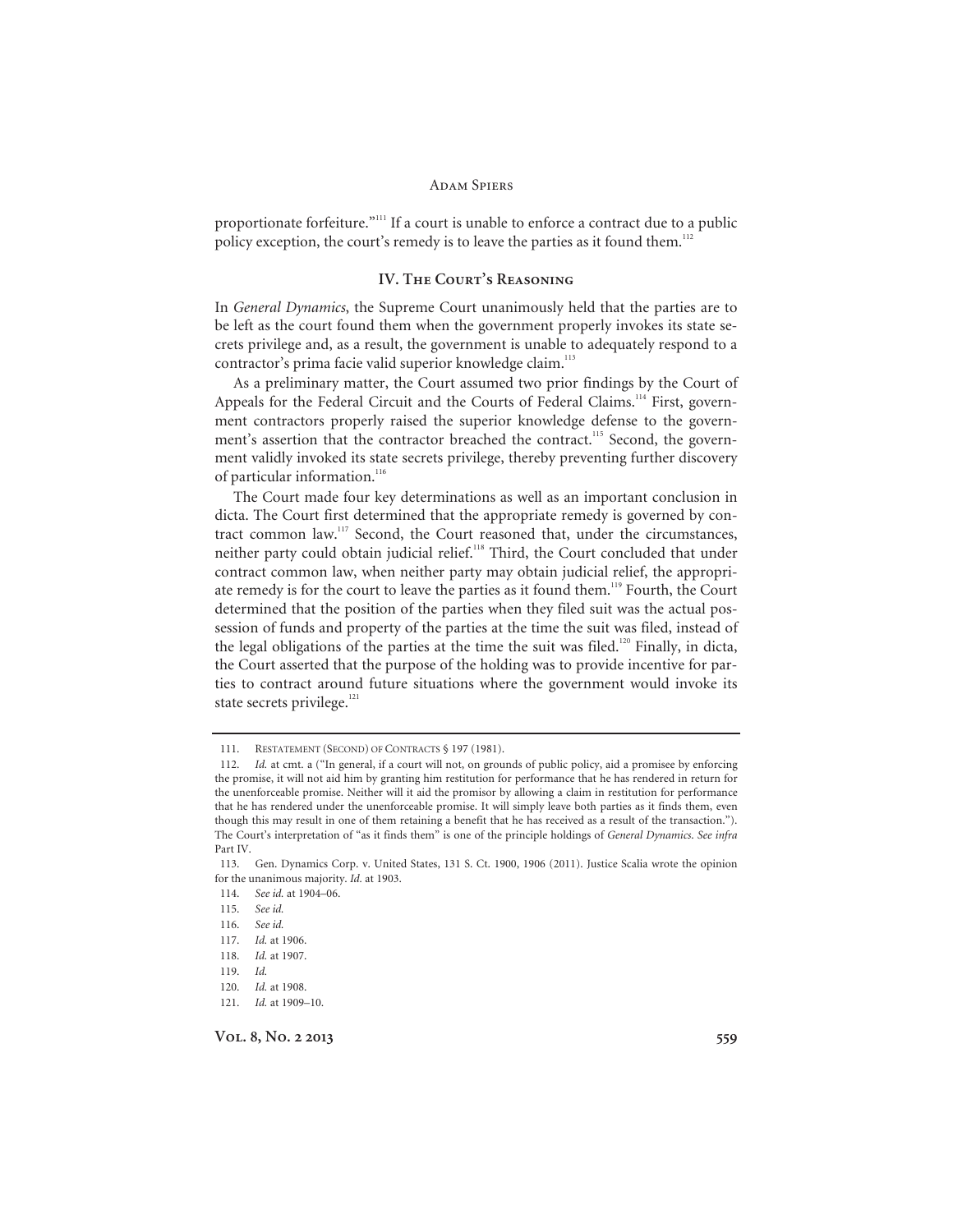First, the Court reasoned that the appropriate remedy in such a case is determined by contract common law instead of by the state secrets privilege.<sup>122</sup> The Court determined that the lower courts had improperly relied upon *United States v. Reynolds*. 123 The Court differentiated between *Reynolds* and the present case by noting that *Reynolds* "decided a purely evidentiary dispute by applying evidentiary rules," whereas in the present case the lower court had "decreed the substantive result" even though the contractors were able to establish a prima facie case.<sup>124</sup>

Second, the Court reasoned that "[w]here liability depends upon the validity of a plausible superior-knowledge defense, and when full litigation of that defense [would lead to disclosure of state secrets], neither party can obtain judicial relief."<sup>125</sup> The Court agreed with the lower court's legal and factual determinations, specifically noting that prior disclosures of state secrets had already taken place and further disclosures might result if discovery were to continue.<sup>126</sup> However, the Court disagreed with the lower courts application of the legal determination.<sup>127</sup> The Court reasoned that because "[i]t is claims and defenses *together* that establish [justification for] judicial relief . . . when public policy precludes judicial intervention for the one it should preclude judicial intervention for the other as well," allowing the claim to proceed would provide a windfall to one litigant.<sup>128</sup>

Third, the Court determined that the appropriate remedy when neither party may obtain judicial relief was to follow the common law, which is for the court to "leave both parties as it finds them."<sup>129</sup> The concern of the Court was to ensure that neither litigant gained an unfair advantage from the necessary exclusion of information due to invocation of the state secrets privilege, despite the claim being nonjusticiable.<sup>130</sup> The Court further reasoned that the Statute of Frauds<sup>131</sup> supported its

<sup>122.</sup> *Id.* at 1906.

<sup>123.</sup> *Id. See* United States v. Reynolds, 345 U.S. 1, 12 (1953) (holding defendant-government may invoke the state secrets privilege to prevent the plaintiff from discovering confidential information without having to abandon a legal defense dependent upon concealed information, when widows of Air Force pilots killed in a testing of a secret aircraft sought an accident report).

<sup>124.</sup> *Gen. Dynamics Corp.*, 131 S. Ct. at 1906.

<sup>125.</sup> *Id.* at 1907.

<sup>126.</sup> *Id.*

<sup>127.</sup> *Id.*

<sup>128.</sup> *Id.* (emphasis in original).

<sup>129.</sup> *Id.*

<sup>130.</sup> *Id.* at 1907–08 (citing RESTATEMENT (SECOND) OF CONTRACTS § 197 cmt. (a) (1981) ("In general, if a court will not, on grounds of public policy, aid a promisee by enforcing the promise, it will not aid him by granting him restitution for performance that he has rendered in return for the unenforceable promise. Neither will it aid the promisor by allowing a claim in restitution for performance that he has rendered under the unenforceable promise. It will simply leave both parties as it finds them, even though this may result in one of them retaining a benefit that he has received as a result of the transaction.")).

 <sup>131.</sup> The Statute of Frauds is a common law doctrine that requires a written instrument for certain agreements so as to "prevent 'contracts' from being falsely sworn upon those who had never assented to them." 1 HAWKLAND UCC SERIES § 2-201:1 (quotes in original). The Statute of Frauds is separate from government contracting fraud or abuse claims, none of which were raised in *General Dynamics*. *See supra* Part II. For a discus-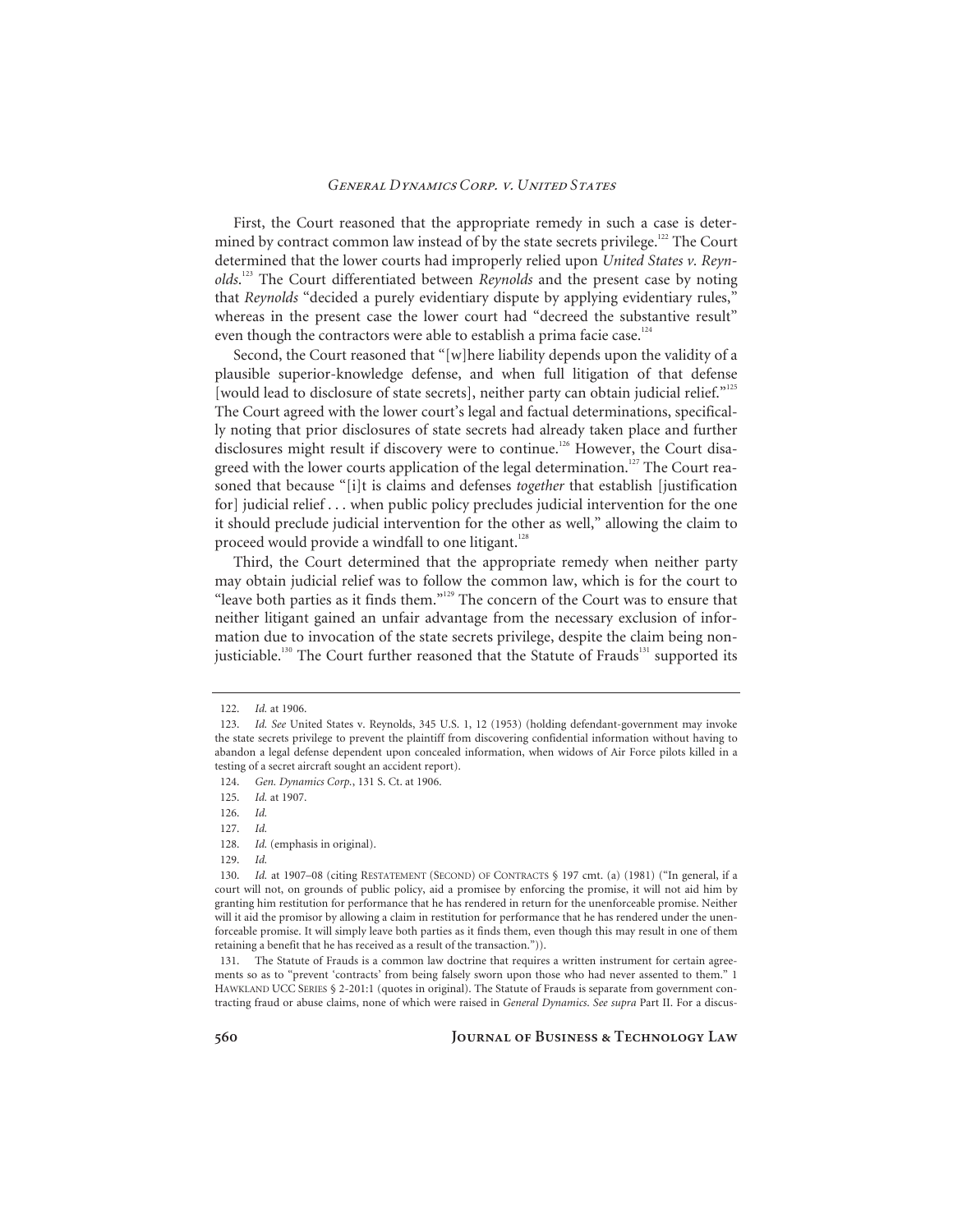view, as it "assumes a valid, enforceable agreement between the parties but nevertheless leaves them without a remedy absent reliable evidence" due to fear of possible injustice.<sup>132</sup> In other words, the Court reasoned that although the government has the right to invoke its state secrets privilege, it will not be rewarded for doing so.<sup>133</sup> The Court concluded that since the contractors were able to present a prima facie case and the government could not provide a defense because it invoked the state secrets privilege, it would be unfair to presume that the government should win the claim by default. $134$ 

Fourth, the Court determined that the "position of the parties" at the time the suit was filed was "not their position with regard to legal burdens and the legal consequences of contract-related determinations, but with regard to possession of funds and property."135 The Court first reasoned that, although it did not hold a view on the merits of the issue, because the issue was nonjusticiable, equitable concerns mandated that the government not unduly benefit from an unfair default rule.136 The Court determined that it would be impossible to calculate damages from the contract termination, given that the information necessary to make such a determination was privileged. $137$  The Court believed that it was obligated to enforce what the "*ex ante* expectations of the parties were or reasonably ought to have been."138 However, because both parties must have understood that "state secrets would prevent courts from resolving many possible disputes" under the contract, the parties assumed the risk of the courts being unable to enforce the contract.<sup>139</sup> The Court concluded that since the parties wholly assumed the risk of an unenforceable contract, and because the court did not have a knowledgeable basis to correct the issue, the parties were to be left in the position with regard to possession of funds and property at the time of the start of litigation.<sup>140</sup>

The Court explained that its holding did not include the Contracting Officer's determination of fault.<sup>141</sup> The Court reasoned that the Contracting Officer's verdict

sion of government contracting fraud or abuse claims, see generally Jeffrey L. Handwerker et. al., *Congress Declares Checkmate: How the Fraud Enforcement and Recovery Act of 2009 Strengthens the Civil False Claims Act and Counters the Courts*, 5 J. BUS. & TECH. L. 295 (2010).

<sup>132.</sup> *Gen. Dynamics Corp.*, 131 S. Ct. at 1908.

<sup>133.</sup> *Id.* at 1907–08.

<sup>134.</sup> *Id.* at 1906.

<sup>135.</sup> *Id.* at 1908.

<sup>136.</sup> *See id.*

<sup>137.</sup> *Id.* Because the issue was nonjusticiable, the Court determined that 48 C.F.R. § 52.249–2 was not applicable when determining the costs owed by the litigants. *Id.*

<sup>138.</sup> *Id.* at 1909.

<sup>139.</sup> *Id.*

<sup>140.</sup> *See id.* at 1908.

<sup>141.</sup> *Id.* Pursuant to 41 U.S.C. § 605, since recodified as 41 U.S.C. § 7103(g), "the contracting officer's decision on a claim is final and conclusive . . . unless an appeal or action is timely commenced as authorized by this chapter." 41 U.S.C. § 7103(g) (Supp. V. 2012). In *Gen. Dynamics Corp.*, if the Contracting Officer's determina-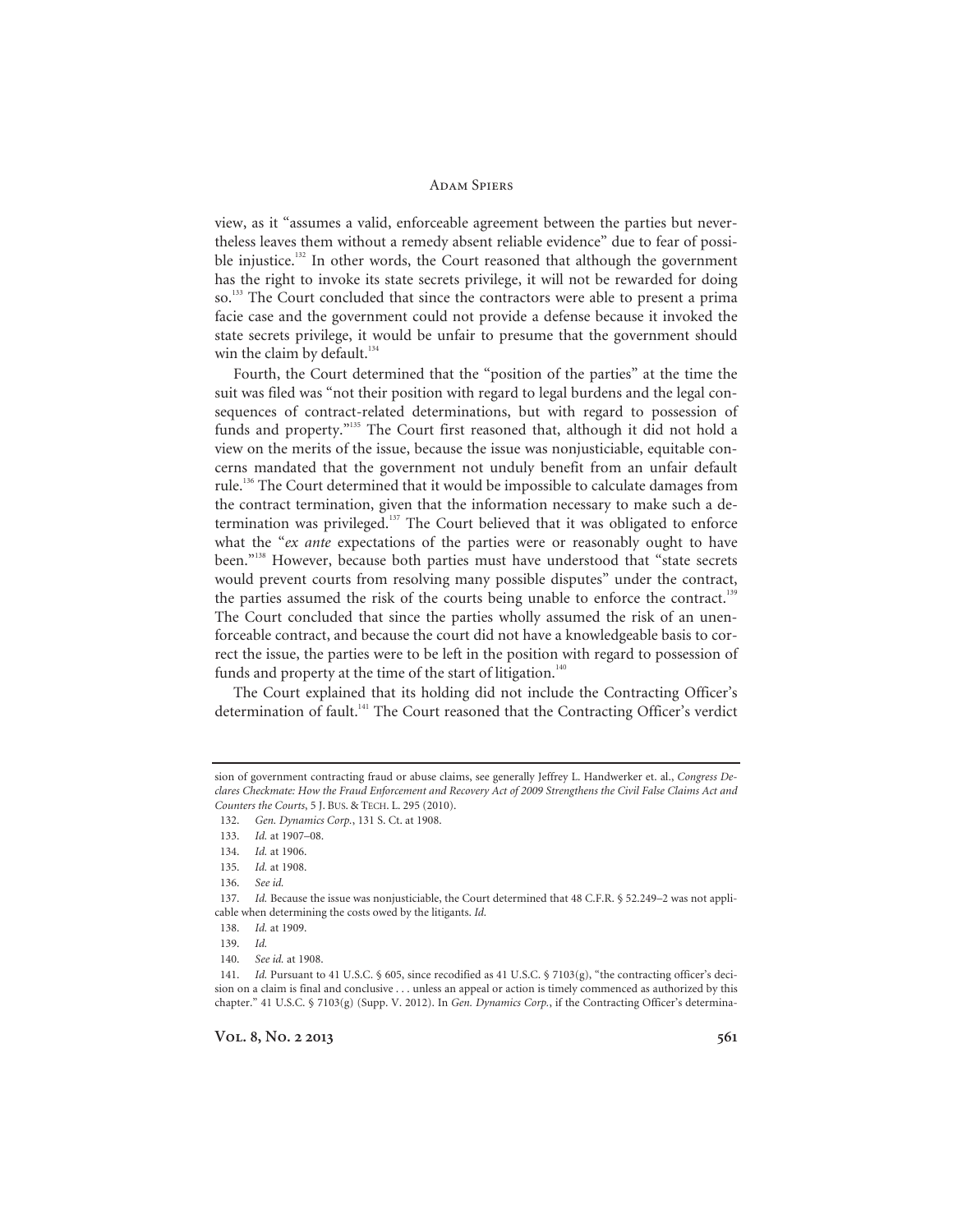was not binding because that decision was "merely one step in the contractual regime to which the parties had agreed," and as such would not be a final decision if litigation was pursued. $142$ 

The Court determined that the position of the parties at the time of the start of litigation was that the contractor had spent \$3.88 billion and the government had paid \$2.68 billion.<sup>143</sup> Given that the parties were left as they stood at the time of litigation, the parties did not owe obligations to one another.<sup>144</sup>

Finally, in dicta, the Court asserted that the purpose of the holding was to provide incentive for parties to contract around future situations where the government would invoke its state secrets privilege.<sup>145</sup> The Court believed that it attained this goal by rendering the "law more predictable and hence more subject to accommodation by contracting parties."146 Specifically, the Court explained that the purpose of the opinion was to provide greater incentive for the government and government contractors to contract around similar types of situations in the future.<sup>147</sup> In response to the government's concern that a new legal standard would give litigants incentive to file frivolous superior knowledge defense claims, the Court characterized such fears as "misplaced."148 The Court reasoned so because it believed that (1) the holding would only apply in a very narrow set of circumstances, where the contractor is able to present a prima facie case despite the government's valid use of its state secrets privilege, (2) defense contractors have incentive not to abuse the system since they are repeat employees, and (3) further legal refinement could remedy issues that would arise.<sup>149</sup> The Court concluded that courts should be hesitant to invoke this holding, given that it is the "option of last resort, available in a very narrow set of circumstances."<sup>150</sup>

The Court vacated the judgment of the Court of Appeals for the Federal Circuit and remanded.<sup>151</sup>

#### **V. Analysis**

In *General Dynamics v. United States*, the Supreme Court held that the parties are to be left as the court found them when the government properly invokes its state se-

tion that the contractor had defaulted was upheld, the contractor would have been required to repay the government \$1.35 billion. *See* 131 S. Ct. at 1903–04.

<sup>142.</sup> *Gen. Dynamics Corp.*, 131 S. Ct. at 1908.

<sup>143.</sup> *Id.* at 1903.

<sup>144.</sup> *Id.* at 1909.

<sup>145.</sup> *Id.* at 1909–10.

<sup>146.</sup> *Id.* at 1909.

<sup>147.</sup> *Id.*

<sup>148.</sup> *Id.*

<sup>149.</sup> *Id.*

<sup>150.</sup> *Id.* at 1910.

<sup>151.</sup> *Id.*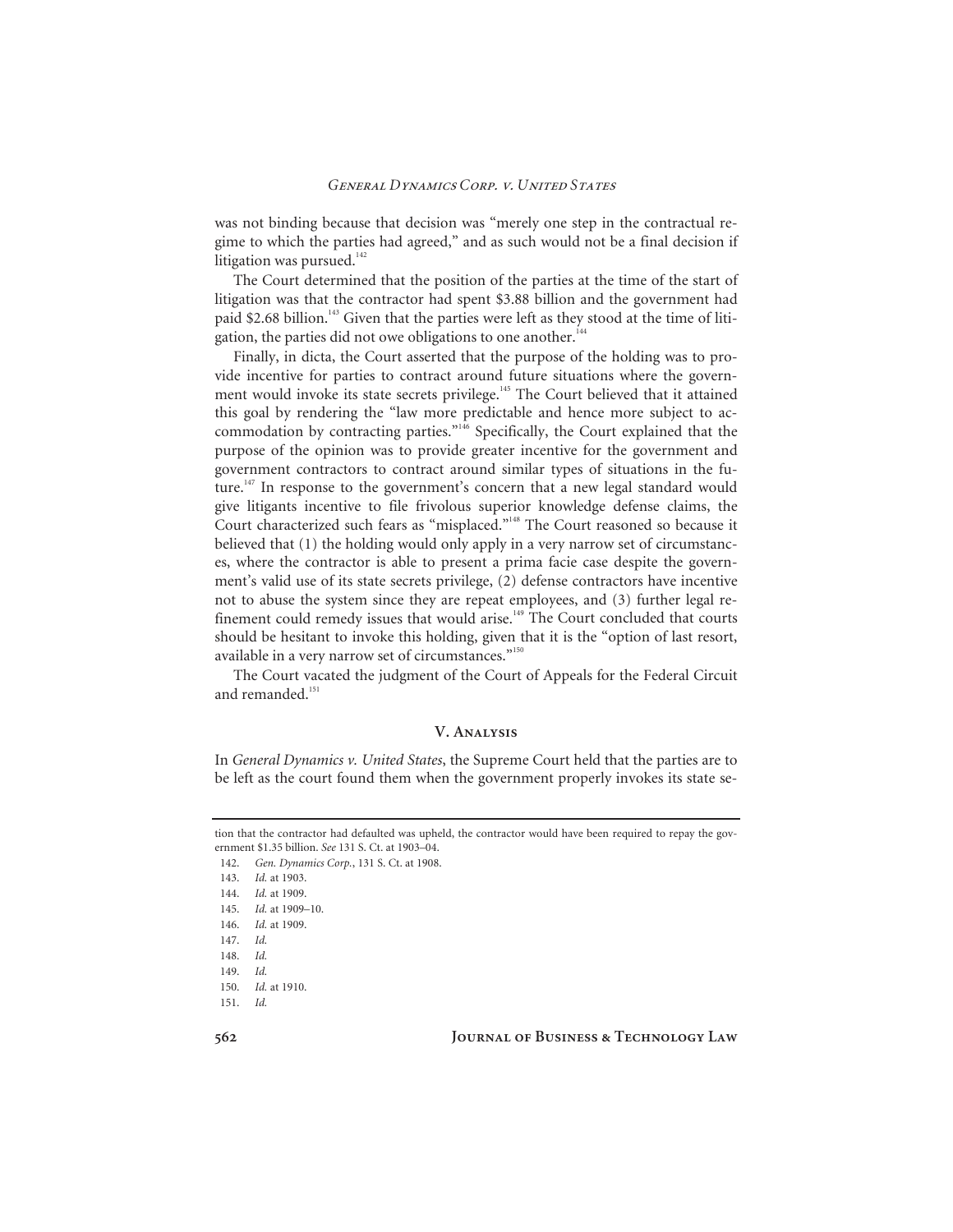crets privilege and, as a result, the government is unable to adequately respond to a contractor's prima facie valid superior knowledge claim.<sup>152</sup> Although the Court's holding appears to be a practical solution to reduce litigation involving the state secrets privilege, it is likely to lead to more litigation over the state secrets privilege.<sup>153</sup> Moreover, given that the Court determined the claim was nonjusticiable, the Court should have dismissed the claim, as opposed to issuing a holding that changed precedent.<sup>154</sup> Instead, the Court should have affirmed the Court of Federal Claims ruling that the appropriate remedy under the circumstances was to leave the parties as they were when litigation commenced — bound by the contractual agreement that the Contracting Officer's determination would be binding unless an appropriate court adjudicated otherwise.<sup>155</sup> To remedy the current situation, Congress should pass legislation to restore the prior precedent that relied upon the Contracting Officer's determination.<sup>156</sup>

This analysis section posits that the Court's holding and purpose that the Court used to justify that holding appear to be at odds.<sup>157</sup> The Court states its desire to reduce litigation over the state secrets privilege.<sup>158</sup> However, the Court's holding will likely increase litigation over the state secrets privilege because the holding, along with changes in the defense industrial market, raise the government's expected value for litigating defense acquisition claims.<sup>159</sup> The Court's holding — to leave the parties as they were with regard to the actual possession of funds and property of the parties at the time the suit was filed when a claim is nonjusticiable due to the invocation of the state secrets privilege under specific circumstances — is unlikely to result in decreased use of the state secrets privilege for two reasons.<sup>160</sup> First, the holding discourages the government from contracting around the state secrets privilege because current circumstances indicate that the DoD will very likely be able to invoke the state secrets privilege and, even if a defense contractor could provide evidence of a prima facie valid superior knowledge claim despite that privilege, the DoD — because of the habitual overruns in defense contracting — will likely be able to present enough evidence to render the claim nonjusticiable.<sup>161</sup> Second, the holding will likely fail to undermine the incentive of defense contractors to litigate because their expected values of litigation will still be high, even though they are less likely to succeed.<sup>162</sup> Overall, it is likely that the Court's holding establishes a new sta-

<sup>152.</sup> *Id.* at 1906.

<sup>153.</sup> *See infra* Part V.A.

<sup>154.</sup> *See infra* Part V.B.

<sup>155.</sup> *See infra* Part V.B.

<sup>156.</sup> *See infra* Part V.C.

<sup>157.</sup> *See infra* Part V.A.1.

<sup>158.</sup> *See infra* Part V.A.1.

<sup>159.</sup> *See infra* Part V.A.1.

<sup>160.</sup> *See infra* Part V.A.

<sup>161.</sup> *See infra* Parts V.A.2–3.

<sup>162.</sup> *See infra* Part V.A.4.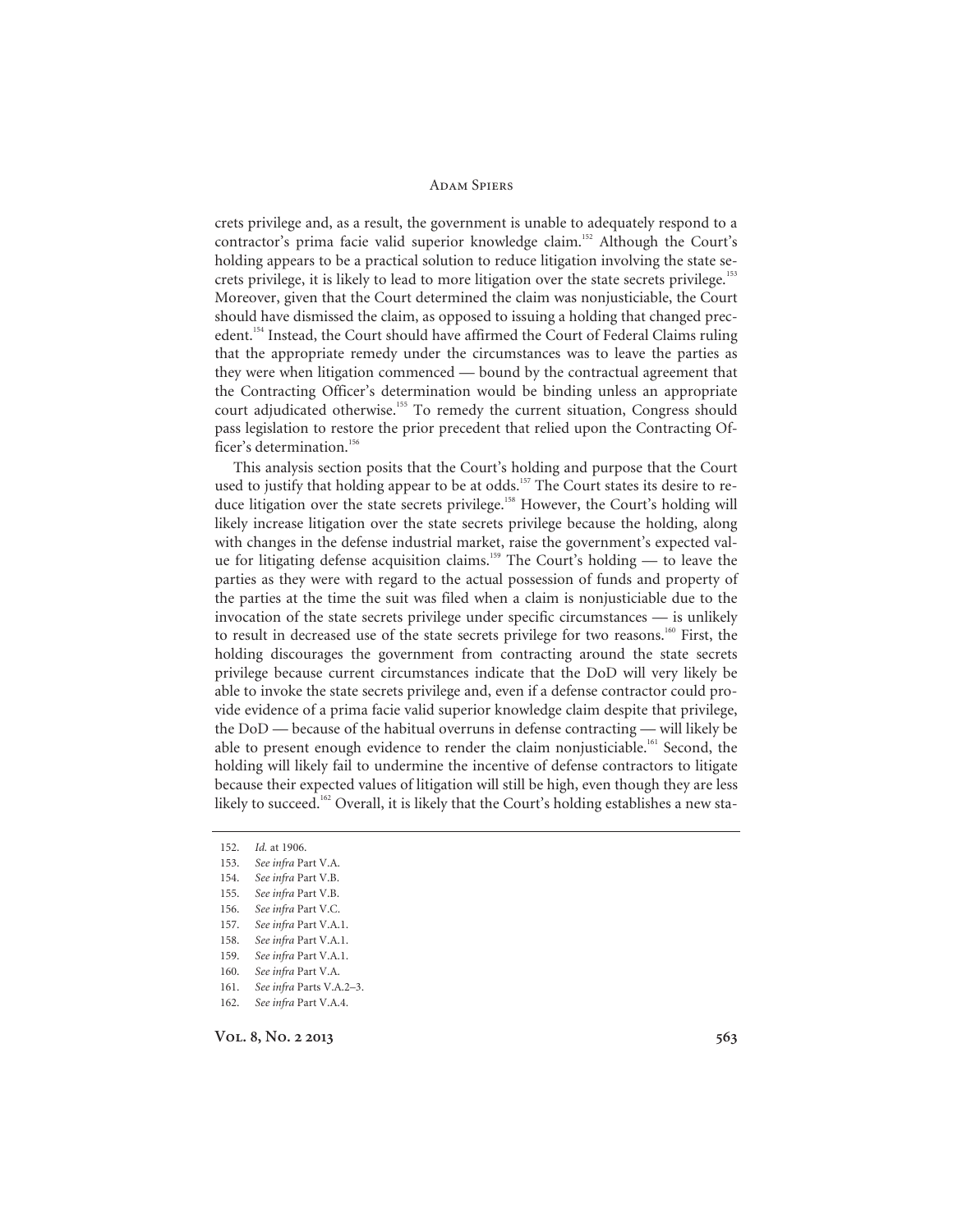tus quo that provides strong incentive for the DoD to litigate certain claims but fails to undermine the incentive of defense contractors to litigate, thereby increasing instances of litigation.<sup>163</sup>

*A. Although the Court's Holding, on Its Face, Appears to Be a Practical Way to Reduce Litigation Involving the State Secrets Privilege, It Is Likely to Lead to More Litigation over the State Secrets Privilege*

The Court's stated purpose in *General Dynamics* is to ensure that privileged state secrets are not revealed through discovery at trial.<sup>164</sup> The Court believes that it achieved its goal by holding that the contracting parties assume the risk of an unenforceable contract when the parties should have reasonably foreseen the possibility of a nonjusticiable claim arising out of the government's use of its state secrets privilege.<sup>165</sup> By requiring the parties to assume the risk of an unenforceable contract, the Court believes that the parties will have strong incentive to contract around such foreseeable issues in the future.<sup>166</sup> For this reason, the Court states that the holding itself is of minor importance because it will only be applicable in very limited circumstances.<sup>16</sup>

On its face, the Supreme Court's logic appears sound. In situations where parties are contracting for the development of a classified military system, $168$  the parties should reasonably foresee the possibility that a contract dispute could not be resolved through the courts due to the risk that litigation would reveal state secrets. Further, the Supreme Court's opinion addresses the issue in a seemingly elegant manner, by purporting to change the incentive structure of the parties to avoid litigation in the future.<sup>16</sup>

In contrast to the Supreme Court's expectations, however, the *General Dynamics* holding is likely to lead to more litigation over the state secrets privilege. An understanding of bargaining power and how the defense industry operates are crucial to understanding why the Supreme Court's expectations are unlikely to be met.<sup>170</sup> The *General Dynamics* holding provides the government with the ability and incentive to abuse its holding, does not provide the parties with sufficient incentive to contract around the issue, does not sufficiently dissuade contractors from pursuing

<sup>163.</sup> *See infra* Part V.A.

<sup>164.</sup> *See* Gen. Dynamics Corp v. United States, 131 S. Ct. 1900, 1909–10 (2011). This statement is consistent with prior precedent. *See* Totten v. United States, 92 U.S. 105, 107 (1875); United States v. Reynolds, 345 U.S. 1, 7–8 (1953).

<sup>165.</sup> *Gen. Dynamics Corp.*, 131 S. Ct. at 1909.

<sup>166.</sup> *Id.*

<sup>167.</sup> *Id.* at 1910.

<sup>168.</sup> *Id.* at 1909. As noted by the Court, even the "contract itself was a classified document at one point." *Id.*

<sup>169.</sup> *Id.*

<sup>170.</sup> *See infra* Part V.A.1.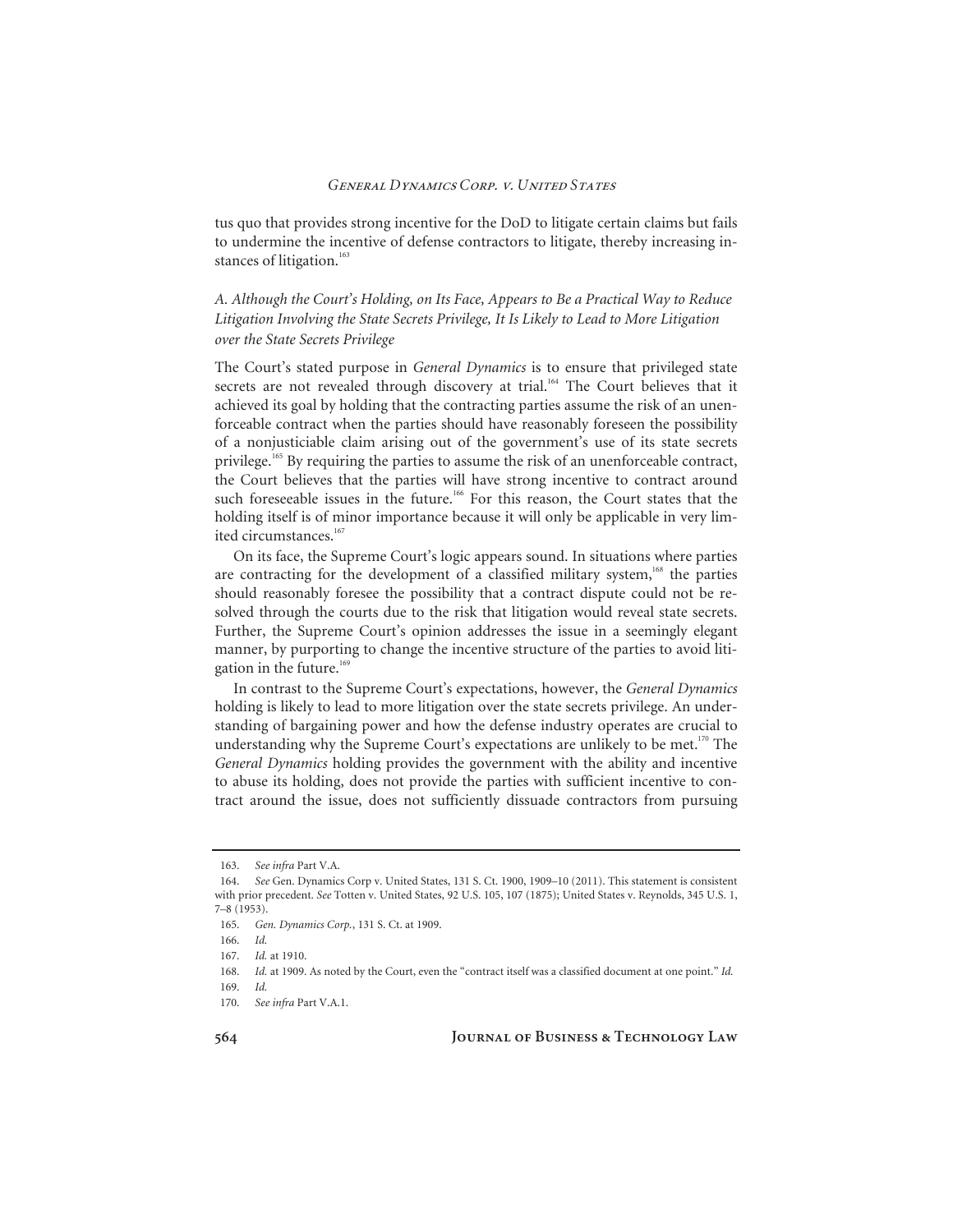#### **ADAM SPIERS**

cancelled contracts through litigation, and the Court's holding is ultimately at odds with its purpose in the present case. $171$ 

### *1. Context: Bargaining Power and How the Defense Industry Operates Today*

Two concepts are important to understanding how the *General Dynamics* holding is likely to impact the defense industry: the concept of bargaining power and the current state of the defense acquisition market.

#### *a. Bargaining Power*

The first concept, bargaining power, is important to understand why, and in what ways, default rules — including both statutory rules and judicial holdings — will impact actors negotiating a contract. In short, default rules, which establish the fall back position if parties have not contracted for such a contingency, affect bargaining power, and thus outcomes, by altering the expectations and legal rights of the parties.<sup>172</sup>

A bargain is, in effect, a contest in which each party uses its power in an attempt to obtain a preferred outcome in a transaction.<sup>173</sup> In most situations, the preferred outcome is either receiving the desired product or service at the best price or otherwise capturing a greater share of the surplus generated by the transaction.<sup>174</sup> Depending upon the circumstances, however, a party's preferred outcome may be to not conclude a transaction — namely, when the potential cost exceeds the perceived value of the transaction.<sup>175</sup>

The ability to obtain one's preferred outcome is referred to as bargaining power.<sup>176</sup> Bargaining power is an indefinite term, but generally refers to the desire and power a party may marshal in the transaction so as to obtain the "greatest possible value from the other party at an exchange price equal to or less than their respective reserve prices."<sup>177</sup> Differences in bargaining power exist for a multitude of reasons.<sup>178</sup> Relative bargaining power depends upon the situation, but may include factors as disparate as personal preferences, information asymmetry, $179$  market structure, negotiating skill, as well as legal rights and default rules.<sup>180</sup>

<sup>171.</sup> *See infra* Parts V.A.2–5.

<sup>172.</sup> *See* Daniel D. Barnhizer, *Inequality of Bargaining Power*, 76 U. COLO. L. REV. 139, 169–71 (2005).

<sup>173.</sup> *Id.* at 160.

<sup>174.</sup> *Id.* at 169.

<sup>175.</sup> *See id.*

<sup>176.</sup> *Id.*

<sup>177.</sup> *Id.*

<sup>178.</sup> *Id.* at 169–72.

 <sup>179.</sup> Information asymmetry refers to a situation where one party has more knowledge about a situation than the other party, and so the first party can leverage the difference in knowledge to gain a strategic advantage in the bargaining process. *See* George A. Akerlof, *The Market for "Lemons": Quality Uncertainty and the Market Mechanism*, 84 Q. J. ECON. 488, 488–90 (1970). The classic example of this situation is a customer haggling for a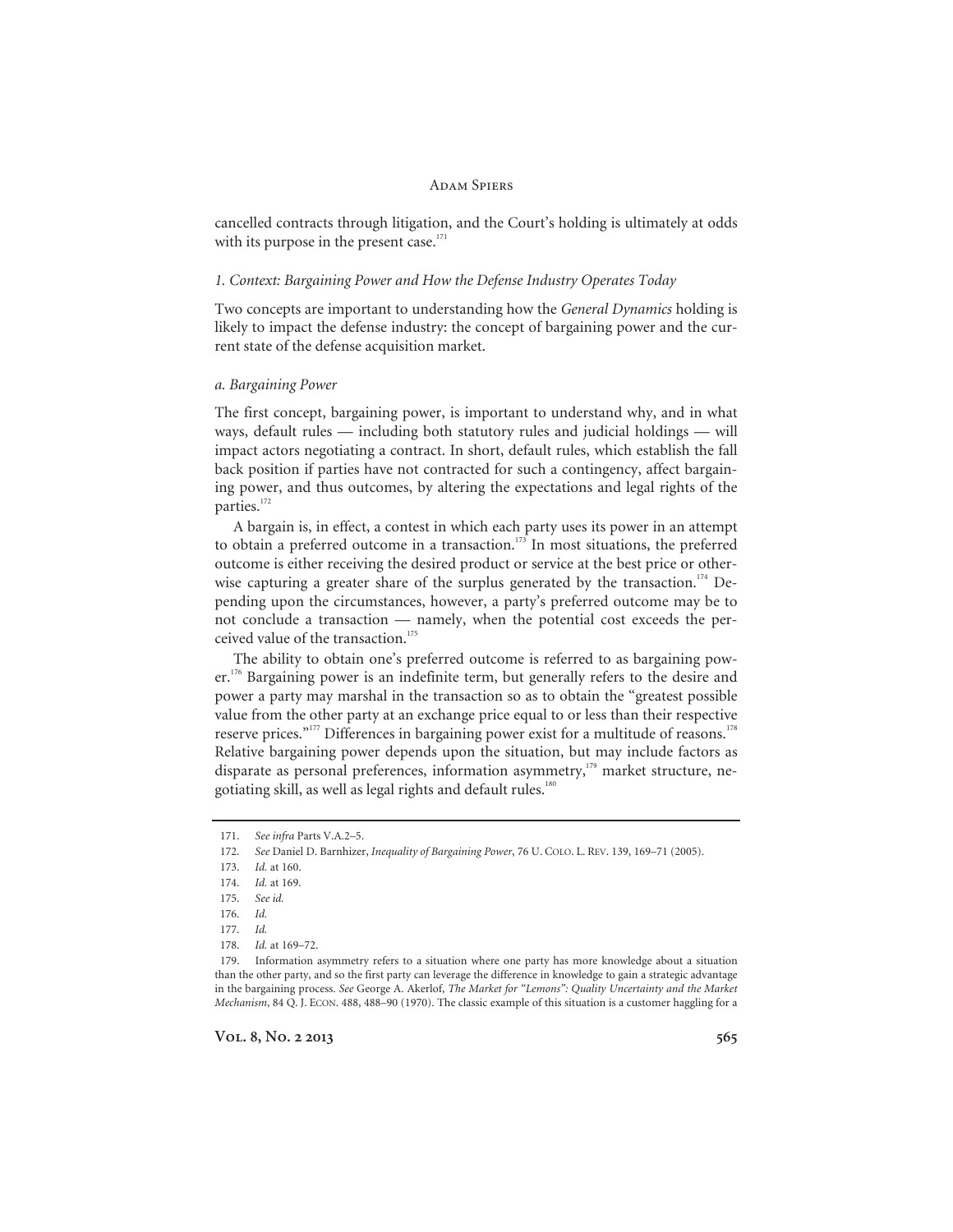Legally established default rules — determined by the legislature and judiciary affect how contracts will be written by altering the initial bargaining position of the parties.<sup>181</sup> Specifically, default rules shift legal power in a way that may not have occurred but for the legally mandated default rule.<sup>182</sup> Default rules may be very important in that they "not only reflect the typical expectations of the parties . . . but also mold and shape them."<sup>183</sup> Not only are default rules likely to influence the bargaining positions of the parties, but the mere establishment of a default rule is likely to alter the substantive preferences of the contracting parties due to the status quo bias — all else being equal, contracting parties prefer the status quo to alternative positions.184 By establishing a new default rule that alters the outcome of nonjusticiable cases from a "tie" where the Contracting Officer's determination is final to a government "win" by leaving the parties with the assets possessed at the time trial commences, *General Dynamics* has significantly increased the bargaining power of the government at the expense of the defense contractors.<sup>185</sup>

#### *b. How the Defense Industry Operates Today*

The second major concept necessary to properly comprehend the likely impact of the *General Dynamics* holding is to understand three vital trends in the current defense acquisition system. First, "[o]ne of the major changes taking place today in government management (federal, state, and local) is the shift *from* the government as the historic 'provider' of public services *to* the government as the 'manager of the providers' of services to the public."<sup>186</sup> This shift has been particularly pronounced for the Department of Defense (DoD), which has outsourced its ability to develop new weapon systems internally.<sup>187</sup> Reflecting this trend, the DoD lost sixty percent of its acquisition workforce — approximately 300,000 employees — between 1990 and 2006, even though the workforce's workload increased significantly due to

new car, at a point in time prior to when the customer can properly determine if the car is defective (or, a "lemon"). *Id.*

<sup>180.</sup> *See* Barnhizer, *supra* note 172, at 166, 169–72.

<sup>181.</sup> *See* Omri Ben-Shahar, *A Bargaining Power Theory of Default Rules*, 109 COLUM. L. REV. 396, 396 (2009).

<sup>182.</sup> *See* Barnhizer, *supra* note 172, at 169–71.

 <sup>183.</sup> Eyal Zamir, *The Inverted Hierarchy of Contract Interpretation and Supplementation*, 97 COLUM. L. REV. 1710, 1759 (1997).

 <sup>184.</sup> Russell Korobkin, *The Status Quo Bias and Contract Default Rules*, 83 CORNELL L. REV. 608, 611 (1998). 185. *See infra* Parts V.A.2–3.

 <sup>186.</sup> JACQUES S. GANSLER, MOVING TOWARD MARKET-BASED GOVERNMENT: THE CHANGING ROLE OF GOVERNMENT AS THE PROVIDER 6 (IBM Endowment for the Business of Government, 2003), *available at* http://www.businessofgovernment.org/sites/default/files/MarketBasedGovernment.pdf (emphasis and parenthesis in original).

<sup>187.</sup> JACQUES S. GANSLER ET AL., ACHIEVING THE DESIRED STRUCTURE OF THE DEFENSE INDUSTRY IN THE 21<sup>ST</sup> CENTURY 51 (Naval Postgraduate Sch., Acquisition Research Program No. UMD-AM-08-125, 2008) [hereinafter DEFENSE INDUSTRY].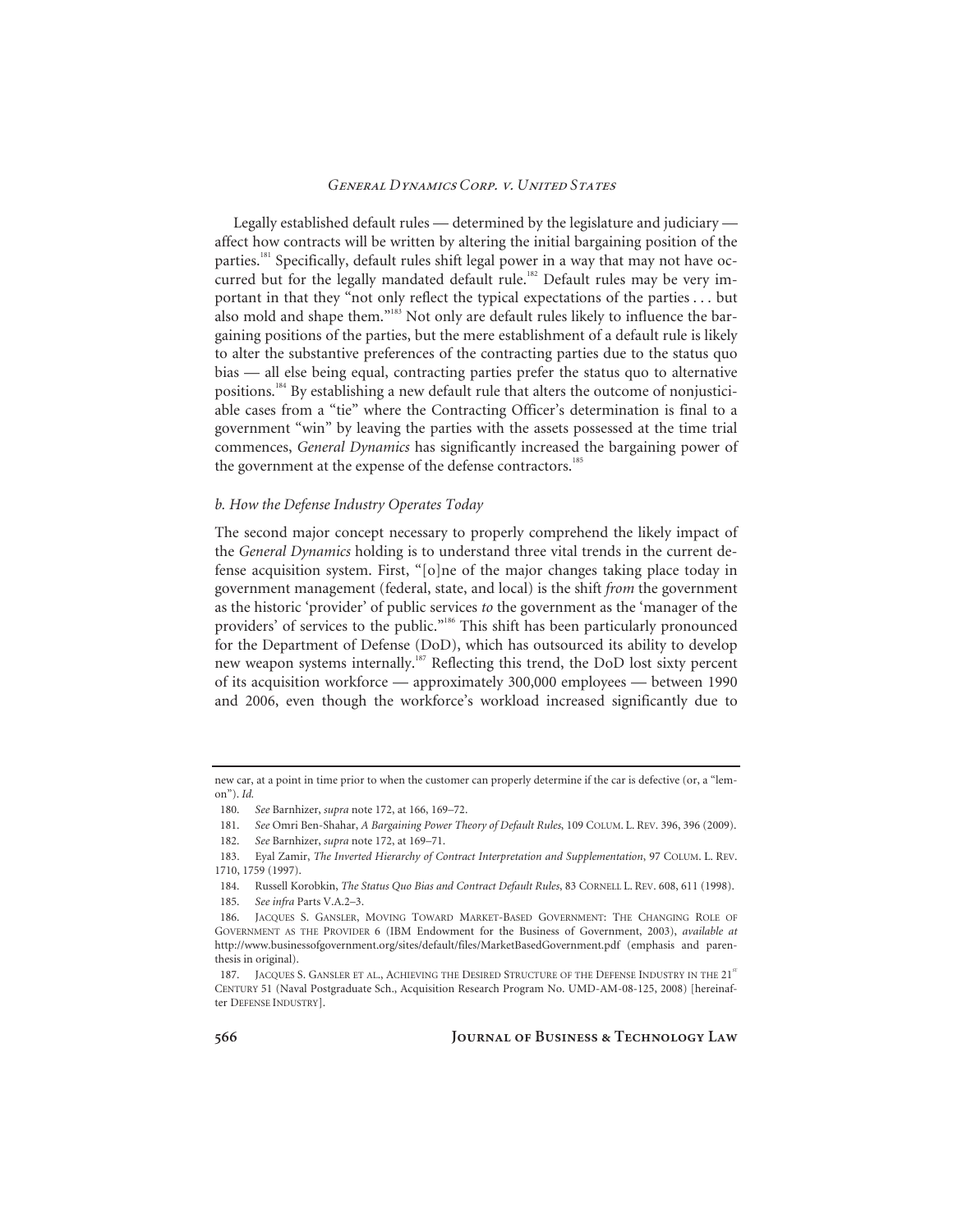post-9/11 spending.<sup>188</sup> Consequently, the DoD has grown increasingly reliant upon government contractors to provide needed acquisition capacity and will remain so for the foreseeable future.<sup>189</sup> Given the DoD's increasing reliance on contractors for acquisition services,<sup>190</sup> the DoD is likely to encounter a rising number of contracting issues in the near future.

Second, the defense industry has experienced significant consolidation since the end of the Cold War, shrinking from approximately fifty defense contractors to the six primary firms that operate today.<sup>191</sup> The defense industry undertook this consolidation at the request of the DoD, in large part due to recognition that defense budgets could not sustain the size of the industry.<sup>192</sup> Given defense contractors' dependence upon DoD spending, each defense acquisition contract is very important to each defense contractor.<sup>193</sup> In practice, defense acquisition firms have distorted incentives to bid low in order to receive initial bids that allow them to remain "locked in" when optimistic expectations are unrealized and significant cost growth occurs.194 DoD continuously buys into the defense contractor's optimistic expectations in part because it cannot afford more consolidation or else it will lose any chance of competition for future defense acquisition projects.<sup>195</sup> Consequently, DoD often awards acquisition contracts to firms that promise the most performance at the lowest cost, regardless of true feasibility,<sup>196</sup> and so many defense acquisition contracts incur significant deficiencies that justify termination for cause.

Third, government contractors have historically experienced significant problems in developing new defense acquisition weapons, and such difficulties are likely to persist into the future.<sup>197</sup> Between the 1960s and the 1990s, Major Defense Acqui-

<sup>188.</sup> *Id.* at 50. In 2010, the Secretary of Defense declared that rebuilding the capacity of the acquisition workforce was a strategic priority. U.S. GOVERNMENT ACCOUNTABILITY OFFICE, GAO-12-232T, ACQUISITION WORKFORCE: DOD'S EFFORTS TO REBUILD CAPACITY HAVE SHOWN SOME PROGRESS 1–2 (2011). However, the DoD only plans to increase the acquisition workforce by 20,000 positions by fiscal year 2015. *Id.* at 3.

<sup>189.</sup> *See* U.S. GOVERNMENT ACCOUNTABILITY OFFICE, GAO-08-572T, DEFENSE MANAGEMENT: DOD NEEDS TO REEXAMINE ITS EXTENSIVE RELIANCE ON CONTRACTORS AND CONTINUE TO IMPROVE MANAGEMENT AND OVERSIGHT 1–2 (2008).

<sup>190.</sup> *See id.* at 1.

 <sup>191.</sup> DEFENSE INDUSTRY, *supra* note 187, at 15–17. The six firms are Lockheed Martin Corporation, The Boeing Company, Northrop Grumman Corporation, General Dynamics Corporation, Raytheon Company and BAE Systems Inc. *Id.* at 17.

 <sup>192.</sup> See *id.* Only Boeing generates significant non-defense revenues, although defense sales represented forty-seven percent of its revenues in 2011. THE BOEING COMPANY, 2011 ANNUAL REPORT ii–iii, 3 (2012).

 <sup>193.</sup> JACQUES S. GANSLER ET AL., COMPETITION IN DEFENSE ACQUISITIONS 15 (Naval Postgraduate Sch., Acquisition Research Program No. UMD-AM-09-001, 2009) [hereinafter COMPETITION IN DEFENSE ACQUISITIONS].

<sup>194.</sup> *Id.*

<sup>195.</sup> *Id.* at 11–12.

<sup>196.</sup> *Id.* at 15.

<sup>197.</sup> *See* JACQUES S. GANSLER ET AL., THE EFFECT OF THE NUNN-MCCURDY AMENDMENT ON UNIT COST GROWTH OF DEFENSE ACQUISITION PROJECTS viii–ix (Naval Postgraduate Sch., Acquisition Research Program No. UMD-AM-10-155, 2010) [hereinafter NUNN-MCCURDY].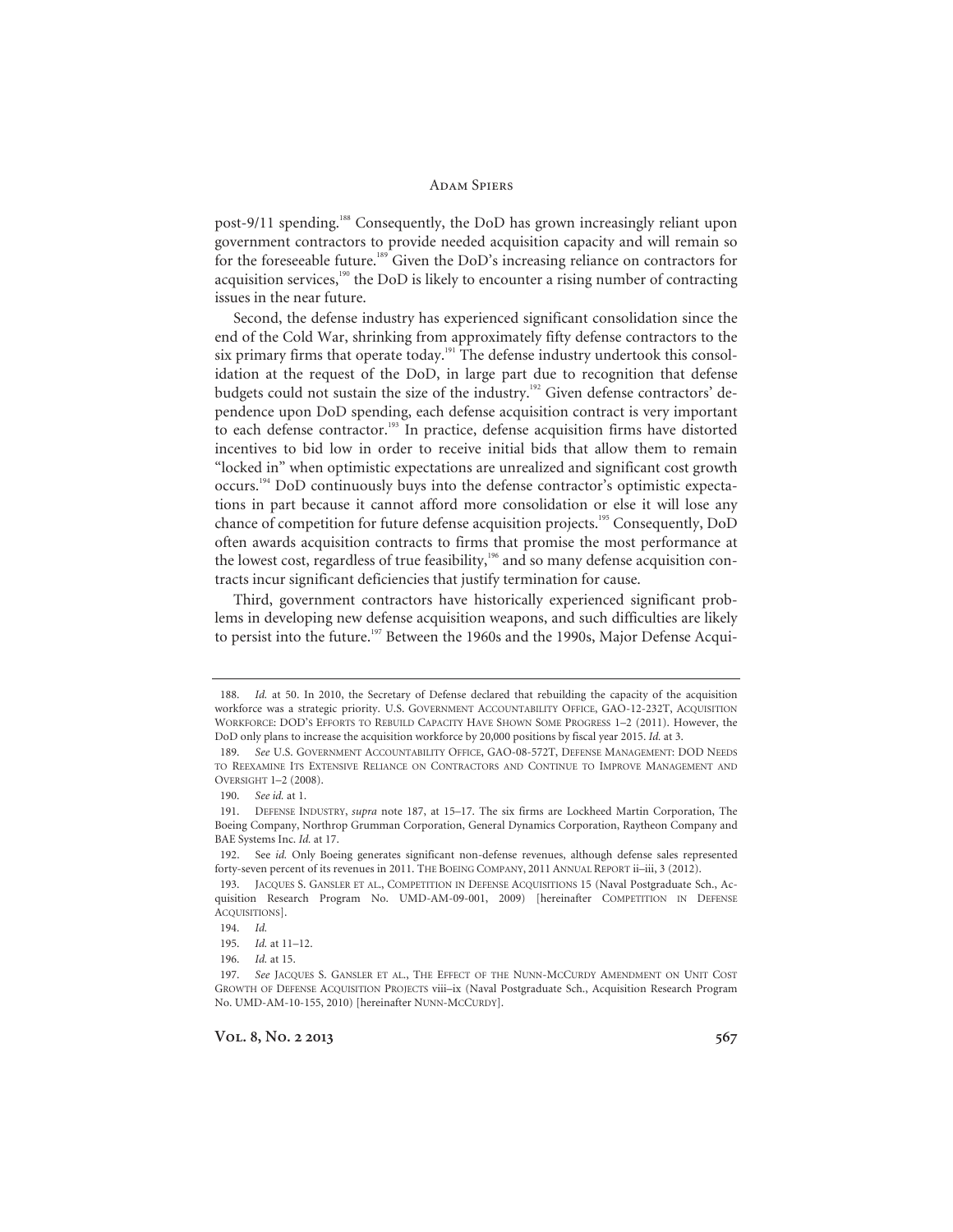sition Projects (MDAPs)<sup>198</sup> averaged greater than fifty percent unit cost growth when compared to programs' original baselines.<sup>199</sup> Cost growth may have improved recently, but MDAPs currently under development are experiencing average cost growth of forty percent over the programs' original baselines.<sup>200</sup> Recent legislative changes, $201$  along with high cost growth and a likely fall in defense spending in the near future, may result in a greater number of defense projects being cancelled. Thus, there will likely be an increasing number of defense contractors filing lawsuits in response to the cancellation of defense acquisition contracts.

Finally, DoD spending on MDAPs in the near future is likely to be significantly constrained by the stagnation or decrease in military spending along with the rise in mandatory costs such as health care<sup>202</sup> — trends that will likely lead to the cancelling of more defense contracts.

Overall, while DoD has become reliant upon a small number of defense contracting firms to provide it with new weapons systems, future projected budget constraints on DoD spending will likely cause more defense acquisition contracts to be cancelled. As a result, defense acquisition contracting is likely to become an increasingly contentious legal area — in part due to changes in the defense market and in part due to *General Dynamics*.

# *2. The* General Dynamics *Holding Provides the Government with the Ability and Incentive to Terminate Most MDAP Contracts at the Fault of the Contractor*

The government could abuse the *General Dynamics* holding easily because the *General Dynamics* holding raises the government's expected value for litigating defense acquisition claims. The government has the ability to abuse the holding because the majority of MDAPs experience significant development difficulties, and every

 <sup>198.</sup> Major Defense Acquisition Projects are programs that exceed either \$365 million in development costs or \$2,190 million in procurement costs when measured in fiscal year 2000 dollars. OBAID YOUNOSSI, ET. AL., IS WEAPON SYSTEM COST GROWTH INCREASING?: A QUANTITATIVE ASSESSMENT OF COMPLETE AND ONGOING PROGRAMS 9 (Rand Project Air Force, 2007). MDAPs represent roughly eighty percent of DoD's acquisition spending in a given year. *Id.*

 <sup>199.</sup> NUNN-MCCURDY, *supra* note 197, at 9. Unit cost growth is calculated by the formula: (new baseline unit cost – original baseline unit cost) / original baseline unit cost \* 100. *See id* at vi. For example, if the DoD originally estimated that the X tank would cost \$1 million per tank but ultimately acquired the tank at \$1.5 million per tank, X tank would have experienced unit cost growth of fifty percent over the original baseline estimate.

 <sup>200.</sup> U.S. GOVERNMENT ACCOUNTABILITY OFFICE, GAO-12-400SP, DEFENSE ACQUISITIONS: ASSESSMENTS OF SELECTED WEAPON PROGRAMS 171 (2012).

 <sup>201.</sup> NUNN-MCCURDY, *supra* note 197, at 23. The Nunn-McCurdy Amendment, as amended by the Major Weapons Systems Acquisition Reform Act of 2009, requires cancellation of MDAPs that exceed specified unitcost growth metrics unless the program's costs are certified as reasonable and supported by an independent cost estimate. *Id.*

<sup>202.</sup> *See* CENTER FOR AMERICAN PROGRESS, RESTORING TRICARE: ENSURING THE LONG TERM VIABILITY OF THE MILITARY HEALTH CARE SYSTEM 1 (2011).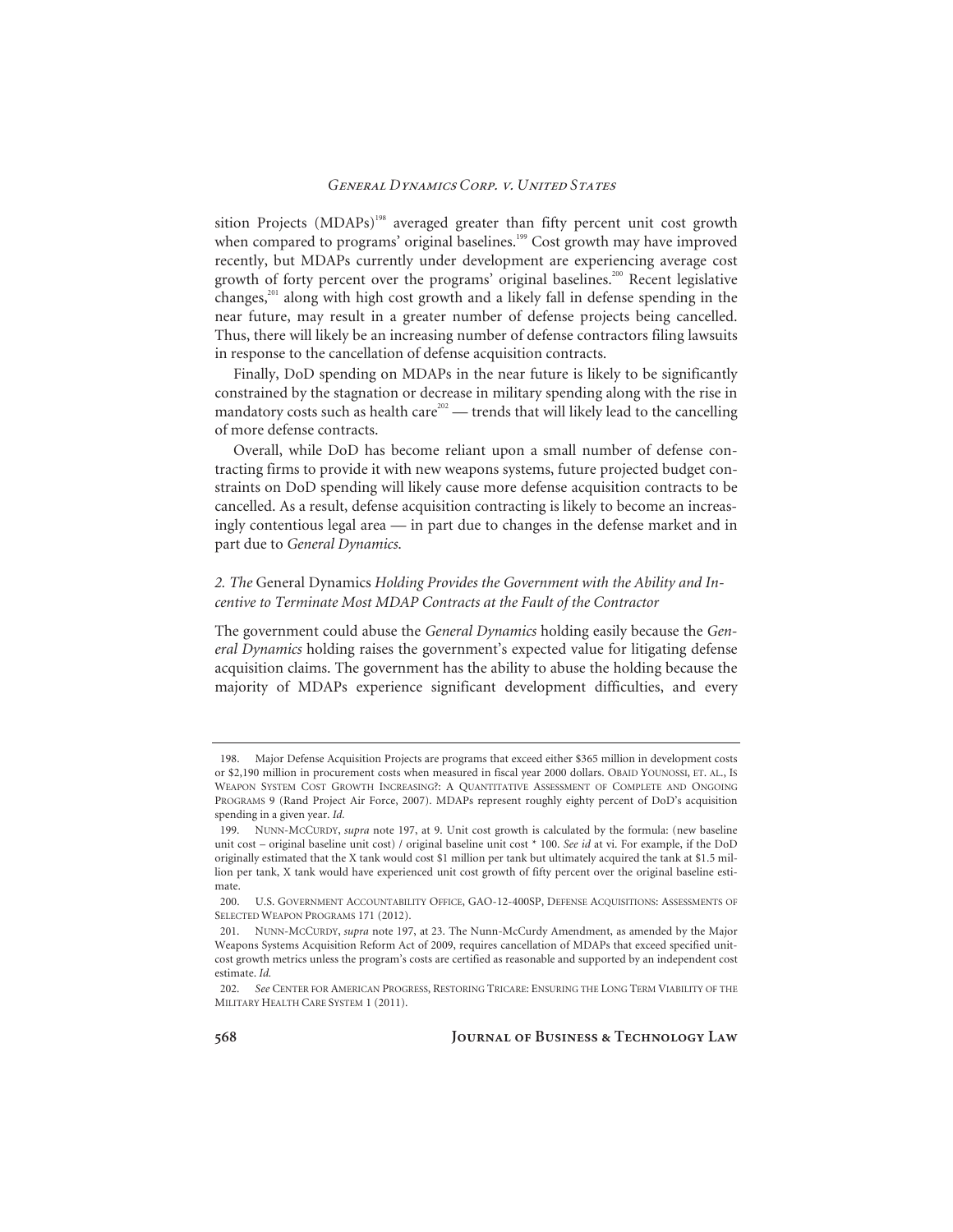MDAP includes some state secrets.<sup>203</sup> Consequently, the government has ample opportunity to terminate a large number of MDAP contracts for fault of the contractor and reasonably rely on the state secrets privilege being properly invoked. The government also has an incentive to abuse the holding because it typically pays for development contracts in installment payments<sup>204</sup> that are contingent upon specified contractor performance. Thus, the government can strategically cancel programs shortly before installment payments are due in order to avoid costly losses, as shown in the *General Dynamics*<sup>205</sup> case.

After *General Dynamics*, the government has less to fear from litigation because it must pay the contractor for additional incurred costs only when it is both unable to invoke its state secrets privilege and loses on the merits in court.<sup>206</sup> In other words, the *General Dynamics* holding has changed the "tie" situation of a nonjusticiable issue being decided by a Contracting Officer — who, for various reasons, was likely to split costs — to a "win" for the government because it would not have to repay the contractor for costs incurred since the last payment date.

# *3. The* General Dynamics *Holding Discourages the Government from Contracting Around State Secrets Issues*

The *General Dynamics* holding does not provide the parties with incentive to contract around state secrets issues in the future because government contractors do not have sufficient leverage to change the government's behavior. Under *General Dynamics*, the parties are left in the position with regard to actual possession of funds and property at the time of the start of litigation.<sup>207</sup> Although the Supreme Court believes this holding will provide parties incentive to contract around the potential for the state secrets privilege rendering a claim nonjusticiable,<sup>208</sup> the holding is unlikely to achieve the Court's goal for two reasons. First, the DoD is a monopsony<sup>209</sup> buyer that wields considerable market power.<sup>210</sup> As each government contractor is reliant almost exclusively on government contracts to survive, each individual government contractor has little power to negotiate in order to counterbalance the government's negotiating strength.<sup>211</sup> Second, defense contractors have strong in-

<sup>203.</sup> *See supra* Part V.A.1.a. The DoD's only countervailing interest is the desire to maintain enough firms in the defense industry to maintain at least the possibility of competition. *See supra* Part V.A.1.a.

 <sup>204.</sup> The government's preferred contract type is fixed-price. 48 C.F.R. § 16.104 (2011).

<sup>205.</sup> *See* McDonnell Douglas Corp. v. United States, 35 Fed. Cl. 358, 365–66 (1996).

<sup>206.</sup> *See* Gen. Dynamics Corp. v. United States, 131 S. Ct. 1900, 1907 (2011).

<sup>207.</sup> *Id.* at 1908.

<sup>208.</sup> *Id.* at 1909.

 <sup>209.</sup> A monopsony is a market in which only one buyer and more than one seller exist. Jay M. Zitter, *What Constitutes Monopsony Within Meaning of § 2 of Sherman Act*, 49 A.L.R. Fed. 2d 515 (2010).

 <sup>210.</sup> COMPETITION IN DEFENSE ACQUISITIONS, *supra* note 193, at 11.

<sup>211.</sup> *Id.* at 5–12. A defense contractor will have to rely upon less discrete bargaining chips, namely the need for national security, the desire to preserve the defense contractor industry, and the potential release of state secrets through litigation. *See id.*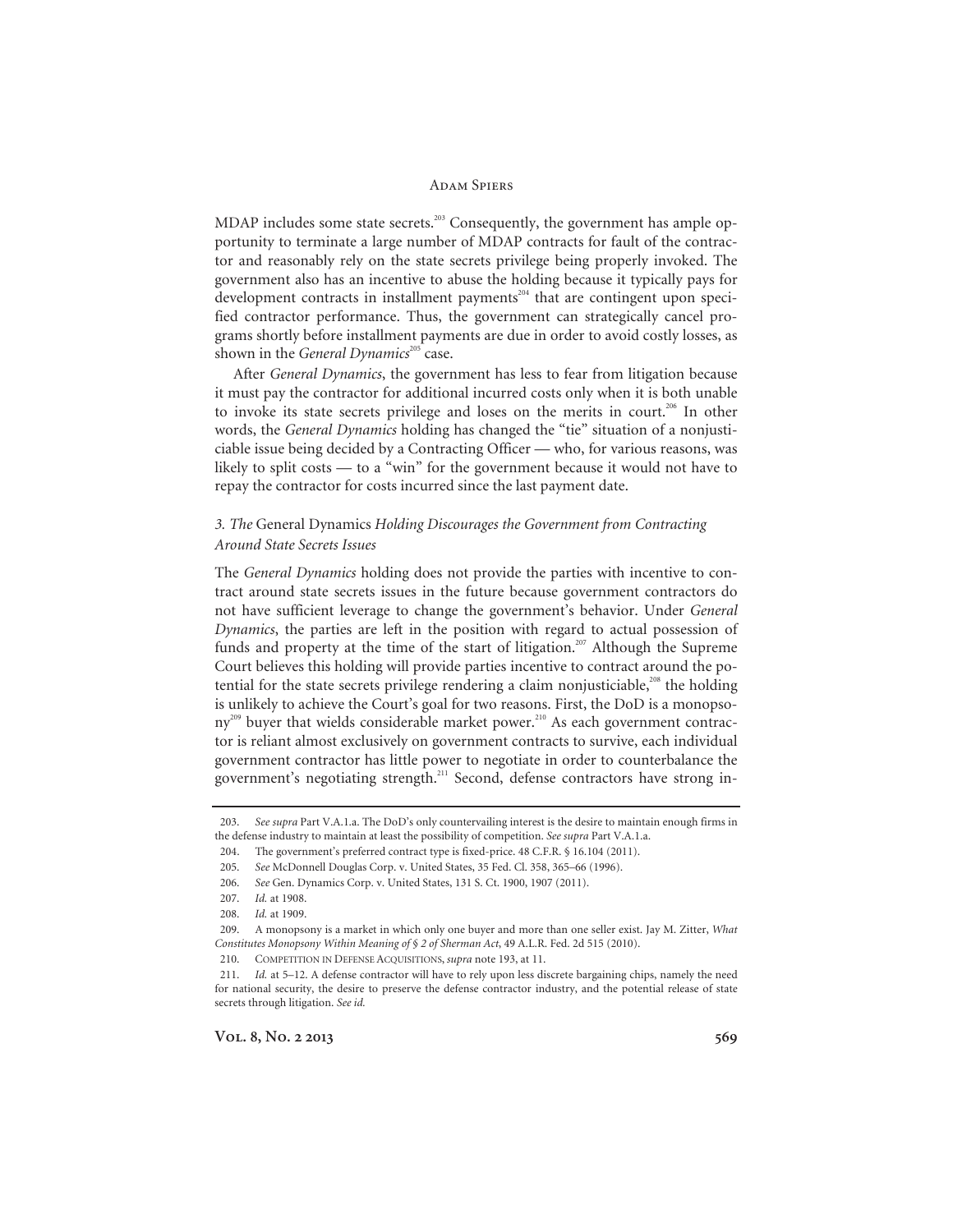centive to negotiate terms favorable to the government to secure the first contract, or else lose the opportunity to achieve tens of billions of dollars in revenue.<sup>212</sup> Given the desire to reach an agreement, the contractor is unlikely to raise the state secrets privilege given the small likelihood of the event. Overall, the Supreme Court's belief that the parties will have incentive to contract around nonjusticiable claims because of the state secrets privilege is unrealistic.

# *4. Even Though the* General Dynamics *Holding Reduces the Likelihood of Contractors Prevailing in a Contract Dispute of this Nature, the Holding is Unlikely to Reduce the Probability that Contractors Will Litigate*

Although defense contractors are less likely to prevail under the *General Dynamics* holding than under prior case law, they still have significant incentive to litigate terminated contracts. The expected value of contesting a cancelled defense contract will still almost always be worth a defense contractor's time and money because, even though the probability of success is low and the firm will incur litigation costs, the potential reward is extremely high<sup>213</sup> — likely a billion dollars or more. Potential rewards are even higher as the total lifecycle costs of most MDAPs runs into the tens of billions of dollars.214 Even with a decreased probability of success after *General Dynamics*, the expected value is still likely to considerably exceed the costs and risks of litigation. Although insufficient evidence is available to make a scientific determination regarding expected value, the anecdotal evidence that a defense contractor has been willing to litigate with the government for over 20 years in hopes of retrieving one billion dollars in costs lends credence to the belief that contractors are likely to have strong incentives to continue to litigate government contracts even after the ruling of *General Dynamics*. 215

## *5. The Court's Holding and Purpose that the Court Used to Justify the Holding Appear to Be at Odds in the Present Case*

The Court's holding and purpose that the Court used to justify the holding appear to be at odds in the present case. The Court's holding required courts to leave the parties as they are found when the state secrets privilege prevents full judicial resolution of a dispute and asserted that the express purpose of the holding was to provide clear expectations for parties so that they could contract around such scenarios

<sup>212.</sup> *See supra* Part V.A.1.

<sup>213.</sup> *See* YOUNOSSI, *supra* note 198, at 9. This phenomenon is amplified given that only a few MDAP contracts are issued each year, making each bid process very competitive. *See* OFFICE OF THE UNDER SECRETARY OF DEFENSE (ACQUISITION RESOURCES AND ANALYSIS), SELECTED ACQUISITION REPORTS (SAR) SUMMARY TABLES AS OF DATE DECEMBER 31, 2011 2 (2012), *available at* http://www.acq.osd.mil/ara/am/sar/SST-2011-12.pdf.

<sup>214.</sup> *See generally* U.S. GOVERNMENT ACCOUNTABILITY OFFICE, GAO-12-400SP, DEFENSE ACQUISITIONS: ASSESSMENTS OF SELECTED WEAPON PROGRAMS (2012).

<sup>215.</sup> *See* Gen. Dynamics Corp. v. United States, 131 S. Ct. 1900 (2011).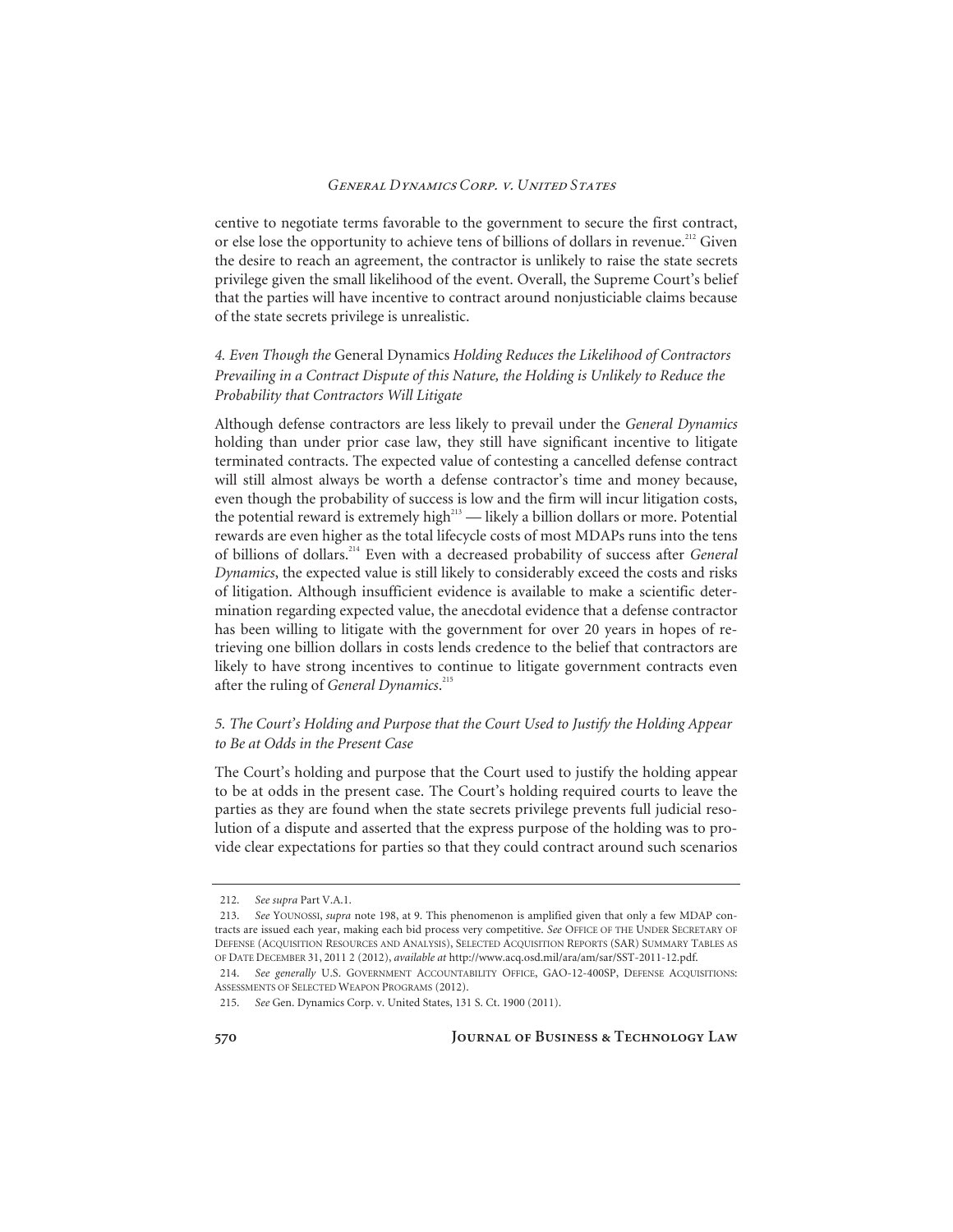in the future.<sup>216</sup> However, the United States Congress had already passed a rule to deal with the issue of breach of a public contract: the "contracting officer's decision on a claim is final and conclusive . . . unless an appeal or action is timely commenced as authorized by this chapter"<sup>217</sup> Given that the claim was dismissed,<sup>218</sup> the Contracting Officer's decision should have been binding.

The Supreme Court argues that this statute was not binding because the Contracting Officer's decision was "merely one step in the contractual regime to which the parties had agreed," and as such would not constitute the final decision if litigation was pursued.<sup>219</sup> The Supreme Court does not analyze and develop in detail, however, why the nonjusticiability of the claim rose to such a level that equitable notions necessitated a change in precedent.

Given that the nonjusticiability of an issue means that the claim is not fit for judicial determination, $^{220}$  it is not logically clear why the Contracting Officer's decision is not considered final and binding. The parties expected, or should have expected, the possibility that a judicial claim could not be resolved through the courts, and hence should have relied upon the federal rule as the default rule. Thus, the parties should have already had clear expectations regarding the outcome of a nonjusticiable claim: the Contracting Officer's determination is final unless an appropriate judicial appeal reaches a different conclusion on the merits.<sup>221</sup> Although the *General Dynamics* holding provides an equally bright line rule for courts to follow, it is unclear why the equitable injustice was so great so as for the Court to establish a new remedy standard.

# *B. The Supreme Court Should Have Affirmed the Court of Federal Claims' Ruling that Left the Parties Bound by the Contracting Officer's Determination Instead of Issuing a Decision that, in Effect, Determined the Merits of a Claim Deemed to be Nonjusticiable*

Although the Court deemed that the superior knowledge issue was nonjusticiable,<sup>222</sup> the Court nonetheless called upon its equitable authority to issue a holding that changed the outcome of the case.<sup>223</sup> In other words, the Court declared that even though it did not have the authority to determine the case on the merits, it would nonetheless circumvent the merits to issue a holding that did impact the outcome.<sup>224</sup> The Court's attempt to claim that the holding would have an effect on the outcome

<sup>216.</sup> *Id.* at 1909.

 <sup>217. 41</sup> U.S.C. § 7103(g) (Supp. V. 2012).

<sup>218.</sup> *Gen. Dynamics Corp.*, 131 S. Ct. at 1908.

<sup>219.</sup> *Id.*

 <sup>220.</sup> BLACK'S LAW DICTIONARY 906 (9th ed. abridged 2010).

 <sup>221. 41</sup> U.S.C. § 7103(g).

<sup>222.</sup> *Gen. Dynamics Corp.*, 131 S. Ct. at 1908–09.

<sup>223.</sup> *Id.* at 1908.

<sup>224.</sup> *See id.*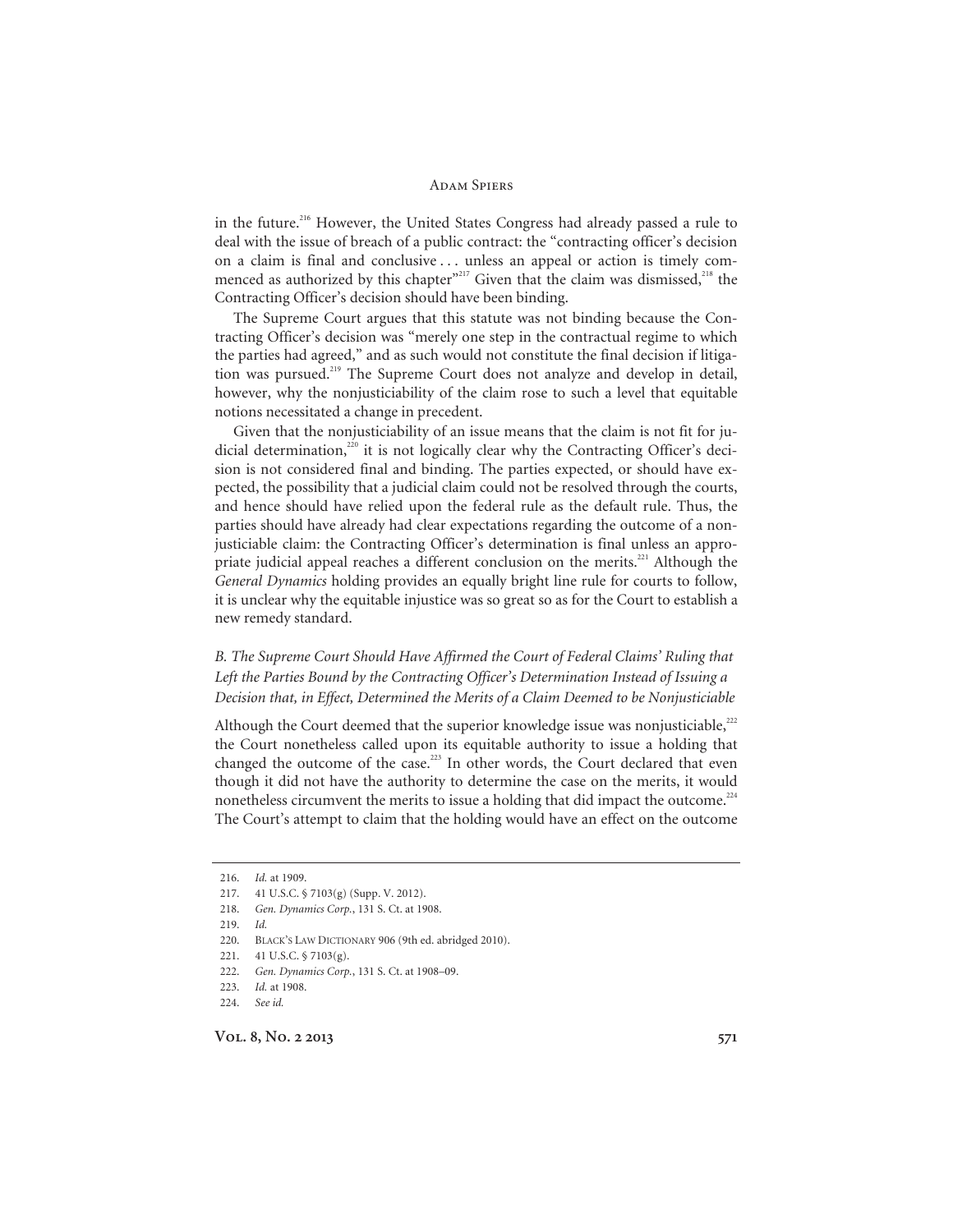of the parties, but no affect because such was in line with *ex ante* expectations,<sup>225</sup> appears disingenuous.

Given that the Court determined the sole claim of the appeal was nonjusticia $ble<sub>1</sub><sup>226</sup>$  the Court should not have issued a decision that implicitly determined the merits of the case. Black's law dictionary defines nonjusticiable as "not proper for judicial determination."<sup>227</sup> The concepts of justiciability have developed to identify appropriate instances for judicial action, acknowledging that judicial power is limited by both the Constitution and self-imposed prudential principles.<sup>228</sup> Specific areas recognized as nonjusticiable include "advisory opinions, feigned and collusive cases, standing, ripeness, mootness, political questions, and administrative questions."229 Although a claim of nonjusticiability does not "wholly and immediately foreclos[e]" consideration of a matter, judicial inquiry — and judicial reach — is cut off upon a court's determination of nonjusticiability.<sup>230</sup> Specifically, several circuits have previously held that dismissal is the appropriate remedy when the state secrets privilege is properly invoked and continuance of the lawsuit would threaten to disclose privileged information.<sup>231</sup>

In the present case, the Court explicitly states the single claim of the case is nonjusticiable due to invocation of the state secrets privilege.<sup>232</sup> Nonetheless, the Court declares that it has the discretion, as an equity court, to issue a holding that affects the outcome of the case.<sup>233</sup> However, the Court does not adequately explain why its use of equitable authority was justified in a situation where it determined that the only claim in the case represented a nonjusticiable issue, aside from the argument that the Court, as an equitable court, has a duty to prevent injustice.<sup>234</sup> The reader is left to wonder why the Court can declare that it is unable to determine the merits of the case due to a nonjusticiable claim, but nonetheless issues a new framework<sup>235</sup> that will, in effect, step in for the merits to create a new regime with different results than would have occurred but for the Court's intervention.

<sup>225.</sup> *Id.* at 1909.

<sup>226.</sup> *Id.* at 1908.

BLACK'S LAW DICTIONARY 906 (9th ed. abridged 2010).

 <sup>228. 13</sup> FED. PRAC. & PROC. JURIS. § 3529 (3d ed.).

<sup>229.</sup> *Id.*

 <sup>230.</sup> Baker v. Carr, 369 U.S. 186, 198–99 (1962).

 <sup>231.</sup> Mohamed v. Jeppesen Dataplan, Inc., 614 F.3d 1070, 1083 (9th Cir. 2010) (affirming dismissal, when plaintiffs alleged torture under the Central Intelligence Agency's extraordinary rendition program); El-Masri v. United States, 479 F.3d 296, 306, 313 (4th Cir. 2007) (same); Bareford v. Gen. Dynamics Corp., 973 F.2d 1138, 1140 (5th Cir. 1992) (affirming dismissal, when plaintiffs alleged defectively manufactured and designed weapon system resulted in death and injuries).

<sup>232.</sup> *Gen. Dynamics Corp.*, 131 S. Ct. at 1908.

<sup>233.</sup> *Id.* at 1906.

<sup>234.</sup> *See id.* at 1908.

<sup>235.</sup> *See id.*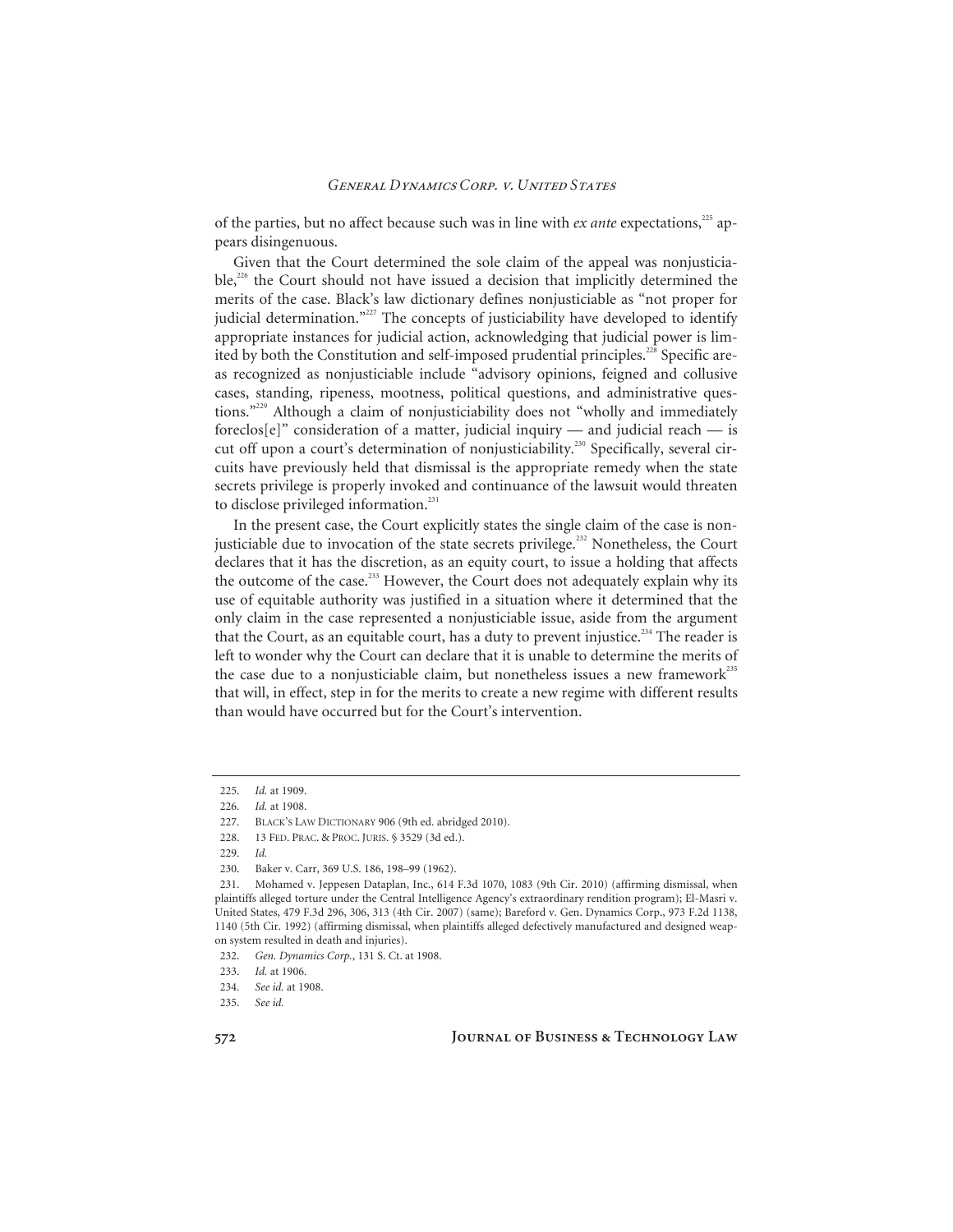Instead, the Court should have affirmed the holding of the Court of Federal Claims, which held that the Contracting Officer's decision was final as long as that decision itself was valid.<sup>236</sup> Both of those holdings rested on the simple notion that the parties assumed, or reasonably should have assumed, the risk that the contract they entered into may not be enforceable due to the nature of the transaction.<sup>237</sup> Given that the parties assumed the risk that a court may be unable to adjudicate the claim, and that the parties understood that the Contracting Officer's decision is "final and conclusive" unless overruled by an appropriate judgment on appeal,<sup>238</sup> the parties expected, or should have expected, the Contracting Officer's decision to be binding.

The A-12 contract provides additional circumstantial evidence that the parties assumed the risk of a claim being deemed nonjusticiable. As noted by the Court, the agreement "authorizes a court to convert a default termination into a termination for convenience *only* if it 'determine[s] that the Contractor was not in default, or that the default was excusable.'<sup>"239</sup> In this case, the Court did not make such a determination.<sup>240</sup> Moreover, the parties had the opportunity to contract around the plausible scenario that the state secrets privilege would cause a legal claim to be nonjusticiable but chose not to do so.<sup>241</sup> Instead, the parties agreed, or reasonably should have assumed that they had agreed, to be bound by 41 U.S.C. § 7103, which stipulates that for all government contracts the Contracting Officer's decision on a claim is final unless judicial action determines a different outcome.<sup>242</sup>

## *C. To Remedy the Current Situation, Congress Should Pass Legislation to Restore Prior Precedent*

Given the imbalance in bargaining power created by the *General Dynamics* decision, and the potential destabilizing effect upon the defense industry, $243$  Congress should resolve the issue promptly via legislative reform. Specifically, Congress should amend 41 U.S.C.  $\frac{1}{2}$  7103(g) by inserting, after the sentence ending "chapter," this

 <sup>236.</sup> McDonnell Douglas Corp. v. United States, 76 Fed. Cl. 385, 388 (Fed. Cl. 2007) (holding that the Contracting Officer's determination of termination due to contractor default met the *Lisbon* standard, that "there was no reasonable likelihood that the contractor[s] could perform the entire contract effort within the time remaining for contract performance" (quoting Lisbon Contractors, Inc. v. United States, 828 F.2d 759, 765 (Fed. Cir. 1987))).

<sup>237.</sup> *Gen. Dynamics Corp.*, 131 S. Ct. at 1909.

 <sup>238. 41</sup> U.S.C. § 7103(g) (Supp. V. 2012). The language of the statute is substantially the same as when it was first codified. *Compare* Contracts Dispute Act of 1978, 95-563, § 6(b), 92 Stat. 2383, 2384--85 (1978), *with*  41 U.S.C. § 7103(g). The Contracts Dispute Act of 1978 was specifically enacted to enhance the government's bargaining position. S. REP. NO. 95-1118, at 1 (1978).

<sup>239.</sup> *Gen. Dynamics Corp.*, 131 S. Ct. at 1908 (quoting 48 C.F.R. § 52.249–9(g) (2010)) (emphasis added).

<sup>240.</sup> *See id.* 

<sup>241.</sup> *See id.* at 1909.

<sup>242.</sup> *See id.* at 1908.

<sup>243.</sup> *See supra* Part V.A.